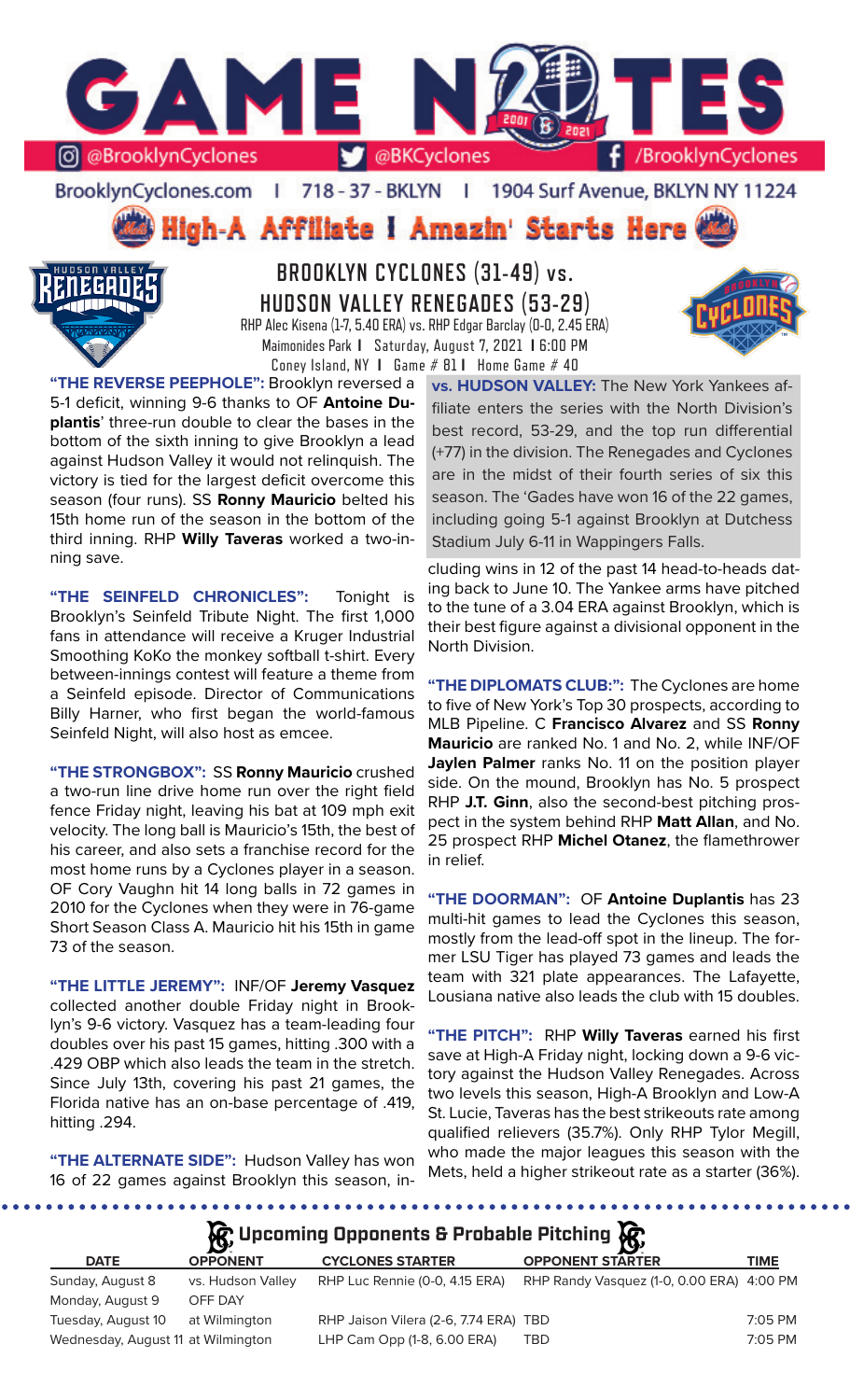

last Saturday night to Jersey Shore. Alec allowed four runs on seven hits.

**VOOM! I STOPPED SHORT:** Kisena has not pitched at least five innings since June 23. For the past six starts, Kisena has lasted no more than 4 2/3 innings.

**VS THE GADES:** Kisena has enjoyed two starts against Hudson Valley, having allowed a combined three earned runs over nine innings of work with 13 strikeouts and seven walks.

**GREET THE METS:** New York signed Kisena to a minor league deal in February 2019 after Kisena pitched for the Gateway Grizzlies in 2017 and 2018 in the Frontier League (independent)...Joined Low-A Columbia in late April.

**GATEWAY TO THE...EAST:** Combined to strike out 167 batters in 168.1 innings over 31 starts for the Grizzlies between 2017-18...Fanned 108 in 100.1 innings during his second season, putting together 9.7 strikeouts per nine.

**INJURY HISTORY:** Suffered a torn ACL during his time with the Detroit Tigers...Released by the organization during extended spring training in 2016.

**ORIGINS:** Drafted by the Tigers out of Edmonds Community College in 2015, pitching one season in the system with the GCL Tigers...Struck out 44 in 40 innings, posting a 2.25 ERA.

**SEATTLE START:** Grew up watching the Seattle Mariners with Randy Johnson and Edgar Martinez.

|             |              |            |     | <b>Brooklyn Cyclones</b> |                |                |                |   |            |            |
|-------------|--------------|------------|-----|--------------------------|----------------|----------------|----------------|---|------------|------------|
| <b>DATE</b> | <b>OPP</b>   | <b>DEC</b> | IP  | н                        | R              | ER             | <b>BB</b>      | ĸ | HR         | <b>AVG</b> |
| 7/31        | $@$ JS       | L          | 4.1 | 7                        | 4              | 4              | $\overline{2}$ | 6 | 1          | .239       |
| 7/24        | <b>WIL</b>   |            | 4.2 | $\overline{2}$           | 1              | O              | $\overline{2}$ | 5 | $\Omega$   | .288       |
| 7/18        | <b>JS</b>    | L          | 4.0 | 4                        | 4              | 4              | $\overline{2}$ | 5 | 1          | .237       |
| 7/11        | @HV          |            | 4.0 | 1                        | 1              | 1              | 5              | 5 | $\Omega$   | .236       |
| 7/4         | @ ABD        | L          | 4.2 | 5                        | 6              | 6              | 3              | 8 | 1          | .250       |
| 6/29        | @ ABD        | L          | 3.0 | 6                        | 5              | 4              | $\overline{2}$ | 3 | $\Omega$   | .248       |
| 6/23        | <b>JS</b>    |            | 5.1 | 4                        | 0              | $\Omega$       | $\overline{2}$ | 6 | $\Omega$   | .227       |
| 6/17        | @ WIL        | L          | 3.1 | 9                        | 6              | 6              | 1              | 4 | 1          | .231       |
| 6/12        | <b>HV</b>    |            | 5.0 | 3                        | $\overline{2}$ | $\overline{2}$ | $\overline{2}$ | 8 | $\Omega$   | .167       |
| 6/5         | $@$ JS       |            | 5.0 | O                        | 0              | 0              | 1              | 5 | $\Omega$   | .164       |
| 5/29        | <b>ABD</b>   | L          | 2.1 | 3                        | $\overline{2}$ | $\overline{2}$ | $\overline{2}$ | 6 | $\Omega$   | .220       |
| 5/14        | @GVL         | L          | 41  | $\overline{2}$           | $\overline{2}$ | $\overline{2}$ | 4              | 3 | 1          | .194       |
| 5/8         | @ASH         | W          | 5.0 | 4                        | $\overline{2}$ | $\overline{2}$ | $\overline{2}$ | 8 | 1          | .222       |
|             | K%           |            |     |                          | BB%            |                |                |   | HR/9       |            |
|             |              |            |     |                          |                |                |                |   |            |            |
|             | 29.6%        |            |     |                          | 12.3%          |                |                |   | 0.98       |            |
|             | <b>BABIP</b> |            |     |                          | GB%            |                |                |   | <b>FIP</b> |            |
|             | .333         |            |     |                          | 36.8%          |                |                |   | 4.31       |            |
|             |              |            |     |                          |                |                |                |   |            |            |

### **KISENA'S SEASON AND CAREER HIGHS**

| 2021 Season                 |                              | Career                        |
|-----------------------------|------------------------------|-------------------------------|
| 8 (3x, 7/4 at Aberdeen)     | <b>Strikeouts</b>            | 10 (7/11/15 vs. GCL Braves)   |
| None                        | <b>Double Digit K Games</b>  | 1 (7/11/15 vs. GCL Braves)    |
| 9 (6/17 at Wilmington)      | <b>High Hits, Game</b>       | 9 (6/17/21 at Wilmington)     |
| 1 (2x, 6/17 at Wilmington)  | <b>High HR, Game</b>         | 1 (6x, 6/17/21 at Wilmington) |
| 6 (6/17 at Wilmington)      | <b>High Runs, Game</b>       | 6 (6/17 at Wilmington)        |
| 5 (7/11 at Hudson Valley)   | <b>High Walks, Game</b>      | 5 (7/11/21 at Hudson Valley)  |
| 5 (2x, 6/5 at Jersey Shore) | <b>Innings Pitched, Game</b> | 6.2 (8/27/19)                 |
| None                        | <b>Complete Games</b>        | None                          |
| None                        | <b>Shutouts</b>              | None                          |

| <b>CATCHER ERA</b>                  |    |     |            |      |  |  |
|-------------------------------------|----|-----|------------|------|--|--|
| <b>NAME</b>                         | G  | ER  | <b>INN</b> | ERA  |  |  |
| Alvarez                             | 29 | 133 | 215        | 5.57 |  |  |
| Gaddis                              | 5  | 12  | 43         | 2.51 |  |  |
| Mena                                | 15 | 48  | 116        | 3.72 |  |  |
| Senger                              | 9  | 44  | 81         | 4.89 |  |  |
| Uriarte                             | 21 | 82  | 159.1      | 4.63 |  |  |
| CYCLONES STARTING PITCHER BREAKDOWN |    |     |            |      |  |  |

| <b>STARTER</b>  |    | <b>GS Quality StartsRun SupportRS/Start BC Record</b> |    |     |          |
|-----------------|----|-------------------------------------------------------|----|-----|----------|
| Butto, Jose     | 10 |                                                       | 41 | 4.1 | $4-6$    |
| Ginn, J.T.      | 3  |                                                       | 14 | 4.7 | $2 - 1$  |
| Grey, Connor    | 4  |                                                       | 21 | 5.2 | $3-1$    |
| Griffin, David  |    | O                                                     | 8  | 8.0 | $O-1$    |
| Kisena, Alec    | 13 | ∩                                                     | 60 | 4.6 | $4 - 9$  |
| Lasko, Justin   | 11 | 6                                                     | 44 | 4.0 | $4 - 7$  |
| Opp, Cam        | 11 |                                                       | 32 | 2.9 | $3-8$    |
| Parsons, Hunter |    | ∩                                                     | 5  | 5.0 | $1 - 0$  |
| Rennie, Luc     | 2  | O                                                     | 8  | 4.0 | $1 - 1$  |
| Rojas, Oscar    | 4  | O                                                     | 21 | 5.3 | $1 - 3$  |
| Vilera, Jaison  | 14 | ∩                                                     | 64 | 4.6 | $4 - 10$ |
| Walker, Josh    | 4  |                                                       | 27 | 6.8 | $3-1$    |

| <b>BROOKLYN CYCLONES PITCHING BREAKDOWN</b> |  |  |  |  |  |  |  |  |  |  |                                                                                                                                                                                                                     |  |  |  |  |                                                                                                                                                                             |
|---------------------------------------------|--|--|--|--|--|--|--|--|--|--|---------------------------------------------------------------------------------------------------------------------------------------------------------------------------------------------------------------------|--|--|--|--|-----------------------------------------------------------------------------------------------------------------------------------------------------------------------------|
|                                             |  |  |  |  |  |  |  |  |  |  |                                                                                                                                                                                                                     |  |  |  |  |                                                                                                                                                                             |
|                                             |  |  |  |  |  |  |  |  |  |  |                                                                                                                                                                                                                     |  |  |  |  |                                                                                                                                                                             |
|                                             |  |  |  |  |  |  |  |  |  |  |                                                                                                                                                                                                                     |  |  |  |  |                                                                                                                                                                             |
|                                             |  |  |  |  |  |  |  |  |  |  |                                                                                                                                                                                                                     |  |  |  |  |                                                                                                                                                                             |
|                                             |  |  |  |  |  |  |  |  |  |  | W-L ERA IP H R ER BB K HR AVG  <br>14-34  5.03  368.2  364  232  206  126  380  54  .255  HOME<br>17-15 3.77 305.1 250 156 128 170 344 19 .222 ROAD<br>31-49  4.39  674.0  614  388  329  296  724  73  .240  TOTAL |  |  |  |  | W-L ERA IP H R ER BB K HR AVG<br>18-21 3.83 345.0286 168 147 147 368 25 225<br>13-28 5.12 329.0 328 220 187 149 356 48 .256<br>31-49 4.39 674.0 614 388 329 296 724 73 .240 |

### **BULLPEN NOTES**

-RHP Brian Metoyer leads the team with a 2.63 FIP, a 0.93 WHIP, a 35.4% strikeout rate, and a .220 BABIP.

-RHP Bryce Montes de Oca has the second-highest K% on the squad 29.8%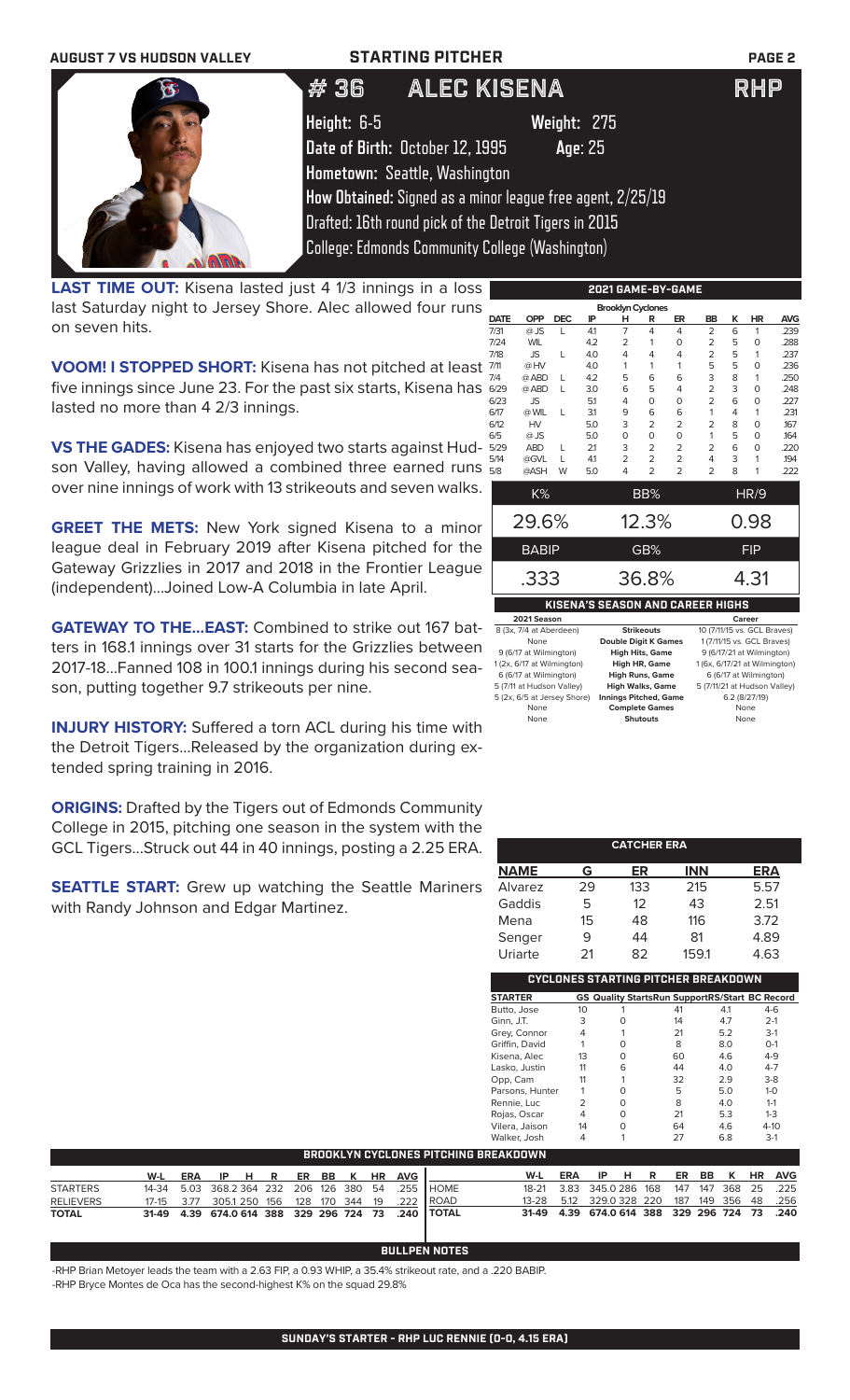## **AUGUST 7 BATTING PAGES PAGE 3**

| 1# 30   FRANCISCO ALVAREZ - C  |                           |
|--------------------------------|---------------------------|
| <b>Last Game: 1-4, 2B, RBI</b> | Home: 14-90 (.156)        |
| <b>RISP:</b> 14-53 (.264)      | <b>Road: 26-87 (.300)</b> |
| <b>Streak:</b> 1 G (1-4)       | vs. HV: 5-36 (.139)       |
|                                |                           |

**Last HR:** 7/31 at Jersey Shore **Season High, Hits:** 3 (6/6 at JS)<br> **Multi-Hit Games:** 9 (7/31 at Jersey Shore) **Season High, Runs:** 3 (3x, 7/6 a **Multi-RBI Games:** 10 (8/1 at Jersey Shore)

**Season High, Runs: 3 (3x, 7/6 at HV) Season High, RBI:** 4 (6/6 at JS)<br>**Season High, RBI:** 4 (6/6 at JS)<br>**Season High, SB:** 1 (2x, 7/22 vs. WIL) **# 30 FRANCISCO ALVAREZ - C .226, 11 HR, 35 RBI, .401 wOBA, wRC+ 144**

- Enters his fourth year in the Mets organization...Called up from Low-A St. Lucie on Monday, May 24...19 years old, turning 20 on November 19 • Ranks as the No. 1 prospect in the Mets system according to both *MLB Pipeline* and *Baseball America*...Ranked as No. 4 catching prospect in baseball and the
- No. 38 prospect in the game according to *MLB Pipeline* • Hit .417 (20-48) with five doubles, two home runs, and 12 RBIs in 15 games with St. Lucie...Struck out seven times and walked 15...went 2-for-4 in stolen bases • Non-roster invitee to Mets Spring Training...Signed with NYM as NDFA on July 2, 2018

| $\#$ 9 ZACH ASHFORD - OF                                                                 |                                                                                |                                                                                                                                        | .228, 1 HR, 14 RBI, .321 wOBA, wRC+ 93                                                                                                                                                    |
|------------------------------------------------------------------------------------------|--------------------------------------------------------------------------------|----------------------------------------------------------------------------------------------------------------------------------------|-------------------------------------------------------------------------------------------------------------------------------------------------------------------------------------------|
| <b>Last Game: 1-4, RBI, R</b><br><b>RISP:</b> 13-40 $(.325)$<br><b>Streak:</b> 1 G (1-4) | <b>Home: 16-74 (.216)</b><br><b>Road: 15-62 (.242)</b><br>vs. HV: 10-45 (.222) | Last HR: 5/23 vs. Hudson Valley<br><b>Multi-Hit Games:</b> 5 (7/27 at Jersey Shore)<br><b>Multi-RBI Games: 3 (7/24 vs. Wilmington)</b> | <b>Season High, Hits: 2 (5x, 7/27 at JS)</b><br><b>Season High, Runs: 2 (6/6 at JS)</b><br><b>Season High, RBI:</b> 2 (3x, 7/24 vs. WIL)<br><b>Season High, SB:</b> $1(3x, 7/7$ at $HV$ ) |

- Enters his third year in the Mets organization...Called up from Low-A St. Lucie on Saturday, May 22
- Hit .340 (17-50) in 14 games with the St. Lucie Mets in 2021, collecting three doubles and six walks with a stolen base
- Spent his first few games as a pro with Brooklyn in 2019, hitting .136 in 16 games before being sent to the GCL Mets (37 G, .295/2/23/.413) • Drafted by the Mets out of Fresno State in the 6th round of the 2019 MLB Draft
- **# 8 ANTOINE DUPLANTIS OF .267, 5 HR, 25 RBI, .322 wOBA, wRC+ 98 Last Game:** 1-4, 3 RBI, 2B **Home:** 29-130 (.223) **Last HR:** 7/22 vs. Wilmington **Season High, Hits:** 4 (2x, 7/22 vs. WIL) **RISP:** 15-57 (.263) **Road:** 49-158 (.310) **Multi-Hit Games:** 21 (8/1 at Jersey Shore) **Season High, Runs:** 4 (5/16 at Greenville) **Streak:** 1 G (1-4) **vs. HV:** 16-75 (.213) **Multi-RBI Games:** 5 (8/6 vs. Hudson Valley) **Season High, RBI:** 3 (3x, 8/6 vs. HV) Season High, SB: 1 (3x, 7/2 at Aberdeen) • Enters his third year in the Mets organization ...Spent his draft year with Brooklyn and scored the game-winning run against Lowell in the 2019 NYPL Championship • Recorded eight outfield assists in 47 games to lead Brooklyn in 2019 • Finished his LSU career with 359 hits, most in school history and second-most in SEC history behind fellow Mets MiLB outfielder Jake Mangum (383 hits)...Never finished a season at LSU hitting lower than .316 • Mets 12th round pick, 2019...Also drafted in the 19th round by Cleveland in 2018...Brother Armond, holds the world record in the pole vault with a height of 6.18m. **# 7 NIC GADDIS - C/3B .154, 1 HR, 3 RBI, .401 wOBA, wRC+ 135**<br>Last HR: 7/24 vs. Wilmington **.154, 1 HR, 3 RBI, .401 wOBA, wRC+ 135**<br>Risp: 2-7 (.286) **.2.7 (.286)** Road: 0-5 **.2.7 (.286)** Road: 0-5 **.2.7 (.286)** Road: **Last Game:** DNP **Home:** 1-8 **Last HR:** 7/24 vs. Wilmington **Season High, Hits:** 1 (7/24 vs. Wilmington) **RISP:** 2-7 (.286) **Road:** 0-5 **Multi-Hit Games: Season High, Runs:** 1 (7/24 vs. Wilmington) **Streak: vs. HV:** 0-2 **Multi-RBI Games:** 1 (7/24 vs. Wilmington) **Season High, RBI:** 2 (7/24 vs. Wilmington) **Season High, SB:**
- Enters his third year in the Mets organization...Received from Low-A St. Lucie on Saturday, July 17 when C Juan Uriarte was placed on the temp. inactive list • Hit .250 (20-80) with a .421 OBP in 25 games with St. Lucie, hitting three home runs (a career-high) from his two in 2019.
- Returns to Coney Island where he was a member of the 2019 Cyclones for 15 games before being transferred to the GCL Mets.
- Hit a combined .192 across 40 games in 2019 with Brooklyn and the GCL Mets
- Drafted by the Mets in the 16th round of the 2019 MLB Draft out of Jacksonville State...Hails from Trenton, GA.

| $# 10$ LUIS GONZALEZ - INF                                                          |                                                                               |                                                                                                                                             |                                                                                                                                                                                        |
|-------------------------------------------------------------------------------------|-------------------------------------------------------------------------------|---------------------------------------------------------------------------------------------------------------------------------------------|----------------------------------------------------------------------------------------------------------------------------------------------------------------------------------------|
| <b>Last Game: <math>0-2</math>. RBI. R</b><br><b>RISP:</b> $4-21$ (.190)<br>Streak: | <b>Home: 12-44 (.273)</b><br><b>Road: 13-52 (.250)</b><br>vs. HV: 4-26 (.154) | <b>Last HR:</b> 7/27 at Jersey Shore<br><b>Multi-Hit Games:</b> 6 (8/1 at Jersey Shore)<br><b>Multi-RBI Games: 2 (7/27 at Jersey Shore)</b> | <b>Season High, Hits: 4 (7/22 vs. Wilmington)</b><br><b>Season High, Runs: 3 (2x 7/22 vs. WIL)</b><br><b>Season High, RBI:</b> 2 (2x, 7/27 at JS)<br>Season High, SB: 1 (7/22 vs. WIL) |

• Enters his first season in the Mets organization, signing a minor league deal with New York on May 30, 2021.

- Played three games with Low-A St. Lucie, going 3-12 with a double
- Spent seven seasons in the Cincinnati farm system, reaching as high as Triple-A Louisville in 2019. • Career .253 hitter in 587 games and 2,151 at-bats with Cincinnati and New York farm systems.
- Signed with the Reds in September of 2012.

**# 2 RONNY MAURICIO - INF**<br>
Last Game: 2-4, HR, 2 RBI, 2 R<br>
RISP: 17-69 (.246) RISP: 17-69 (.246) Road: 46-156 (.295) Multi-Hit Games: 19 (8/6 vs. Hudson Valley Season High, Hits: 3 (4x, 6/17 atWilmingto **Streak:** 1 G (2-4) **vs. HV:** 11-75 (.147) **Multi-RBI Games:** 13 (8/6 vs. Hudson Valley) **Season High, RBI:** 4 (2x, 5/16 at Greeville)

**Last Game:** 2-4, HR, 2 RBI, 2 R **Home:** 25-127 (.197) **Last HR:** 8/6 vs. Hudson Valley **Season High, Hits:** 3 (4x, 6/17 atWilmington) **RISP:** 17-69 (.246) **Road:** 46-156 (.295) **Multi-Hit Games:** 19 (8/6 vs. Hudson Valley) **Season High, Runs:** 3 (7/27 at Jersey Shore) **Season High, SB:** 2 (6/27 vs. JS)

- Enters his fifth year in the Mets organization...Rated as the No. 2 prospect in the Mets system and the No. 58 prospect in baseball according to *MLB Pipeline* • Non-roster invitee to Spring Training for the third consecutive season...Spent 2020 at the Mets Alternate Site and had one at-bat with the Tigres del Licey in the Dominican Winter League
- Named a South Atlantic League mid-season All-Star with Columbia (A) in 2019
- Won the 2018 GCL Mets Sterling Award, given to the team's most valuable player...Signed with the Mets as a 16-year-old on July 2, 2017.

| 1# 16   JOSE MENA - C      |                          |                                                | .154, 1 HR, 4 RBI, .204 wOBA, wRC+ 23            |
|----------------------------|--------------------------|------------------------------------------------|--------------------------------------------------|
| Last Game: $0-3.$ K        | <b>Home: 2-29 (.069)</b> | Last HR:                                       | <b>Season High, Hits: 3 (6/20 at Wilmington)</b> |
| <b>RISP:</b> $3-19$ (.158) | <b>Road: 6-28</b>        | <b>Multi-Hit Games: 1 (6/20 at Wilmington)</b> | <b>Season High, Runs: 2 (6/30 at ABD G2)</b>     |
| Streak:                    | <b>vs. HV: 0-15</b>      | <b>Multi-RBI Games:</b>                        | <b>Season High, RBI:</b> 1(4x, 6/23 vs. JS)      |
|                            |                          |                                                | Season High, SB:                                 |

Enters his sixth year in the Mets organization

• Won a 2019 NYPL Championship with Brooklyn, posting his best offensive season as a professional, posting career highs in batting average, hits, home runs, RBIs, and runs

- Has caught 81% of would-be base stealers (51 of 81) in his previous four seasons in the system.
- Signed with the Mets on June 22, 2016 as international free agent.

| #<br><b>TANNER MURPHY - OF</b> |                    |                         | .000, 0 HR, 0 RBI, .307 w0BA, wRC+ 77 |
|--------------------------------|--------------------|-------------------------|---------------------------------------|
| Last Game: $0-3.$ K            | Home: $0-3$        | Last HR:                | <b>Season High, Hits:</b>             |
| $RISP: 0-1$                    | Road:              | <b>Multi-Hit Games:</b> | Season High, Runs:                    |
| Streak:                        | <b>vs. HV: 0-3</b> | <b>Multi-RBI Games:</b> | Season High, RBI:                     |
|                                |                    |                         | Season High, SB:                      |

• Enters his third year in the Mets organization...promoted from Low-A St. Lucie on Friday, August 6

• Played 25 games (four with FCL Mets) and 21 with Low-A St. Lucie, hitting a combined .195 with a .316 OBP, hitting three home runs and driving in 14 runs

• Spent his first professional season with the Rookie-level Kingsport Mets in the Appalachian League, hitting. 201 in 40 games

• Drafted by the Mets in the 18th round of the 2019 MLB Draft out of the University of North Florida...Born and raised in Memphis, TN.

| # 22 JAYLEN PALMER - INF/OF      |                     |                         | .100, 0 HR, 0 RBI, .362 w0BA, wRC+ 111           |
|----------------------------------|---------------------|-------------------------|--------------------------------------------------|
| <b>Last Game: 0-0, BB, R, SB</b> | <b>Home: 1-10</b>   | Last HR:                | <b>Season High, Hits: 1 (8/4 vs. HV)</b>         |
| $RISP: 0-2$                      | Road:               | <b>Multi-Hit Games:</b> | <b>Season High, Runs:</b> $1(2x, 8/6$ vs. $HV$ ) |
| Streak:                          | <b>vs. HV: 1-10</b> | <b>Multi-RBI Games:</b> | Season High, RBI:                                |
|                                  |                     |                         | Season High, SB:                                 |

- Enters his fourth year in the Mets organization...No. 11 prospect in the Mets system, according to *MLB Pipeline*...Promoted to High-A Brooklyn on 8/3.
- Stole 23 bases for Low-A St. Lucie (departs the league as the third-highest total in Low-A Southeast).

- Lowered his strikeout rate from 40% in 2019 with Kingsport to 28% with St. Lucie.
- Drafted in the 22nd round of the 2018 MLB Draft out of Holy Cross (NY) High School in Flushing...\$200K signing bonus

<sup>•</sup> Hit .276/.378/.386 across 66 games with St. Lucie in 2021, collecting 13 doubles, four triples, and two home runs with 24 RBIs.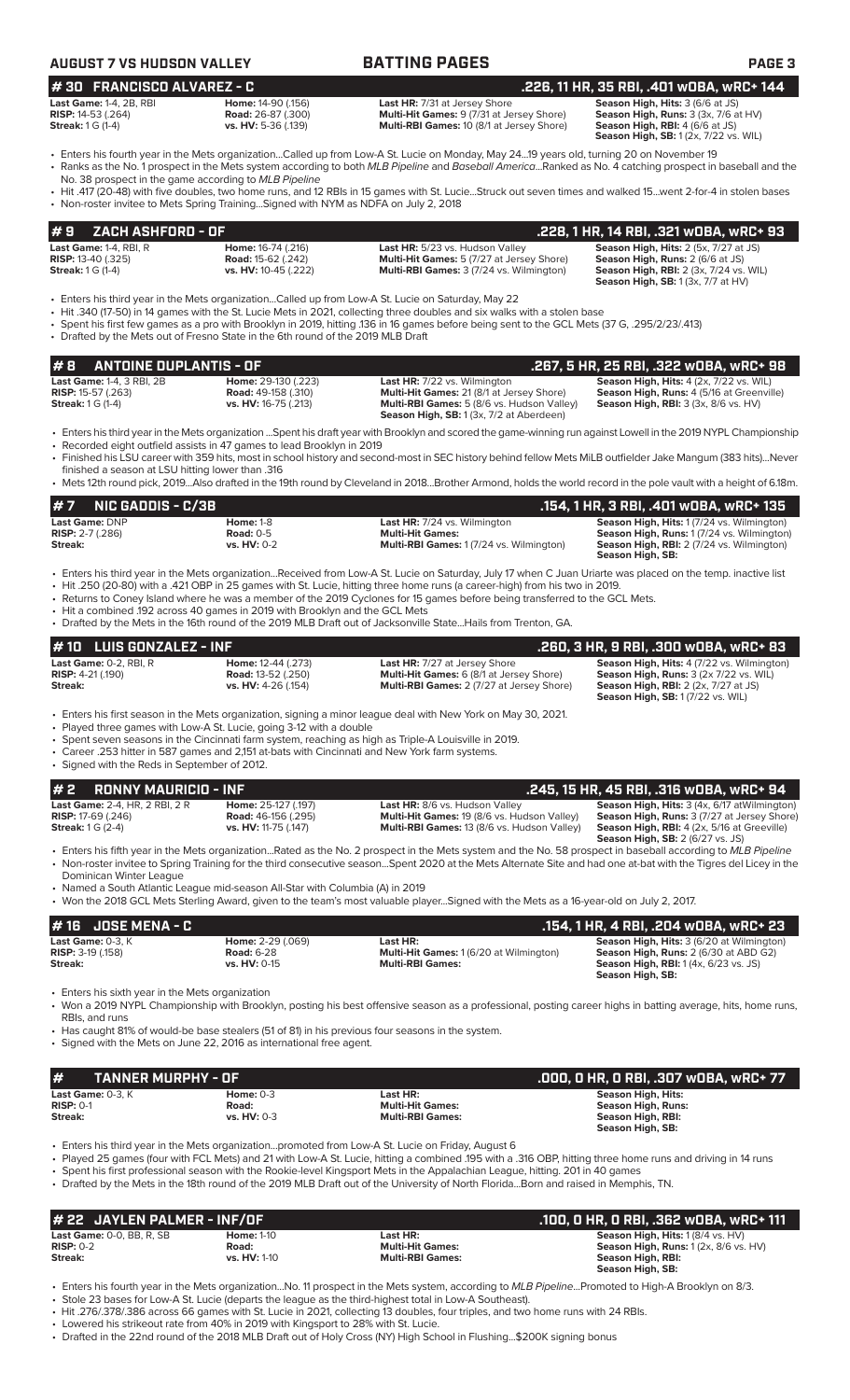## **AUGUST 7 VS HUDSON VALLEY BATTING PAGES PAGE 4**

|  |  | PА |
|--|--|----|
|  |  |    |

| #4<br>JOSE PEROZA - INF                       |                                                                                                                                                |                                                                                                                                                                                                                                                                                                                | .200, 0 HR, 1 RBI, .401 w0BA, wRC+ 134                                                                                         |
|-----------------------------------------------|------------------------------------------------------------------------------------------------------------------------------------------------|----------------------------------------------------------------------------------------------------------------------------------------------------------------------------------------------------------------------------------------------------------------------------------------------------------------|--------------------------------------------------------------------------------------------------------------------------------|
| Last Game: 0-3, RBI<br>$RISP: 0-1$<br>Streak: | <b>Home: 2-10</b><br>Road:<br><b>vs. HV: 2-10</b>                                                                                              | Last HR:<br>Multi-Hit Games: 1 (8/5 vs. Hudson Valley)<br><b>Multi-RBI Games:</b>                                                                                                                                                                                                                              | Season High, Hits: 2 (8/5 vs. HV)<br>Season High, Runs: 1 (8/5 vs. HV)<br>Season High, RBI: 1 (8/6 vs. HV)<br>Season High, SB: |
|                                               | • Part of Brooklyn's 2019 New York-Penn League Championship Team.<br>• Signed as non-drafted international free agent signing on July 2, 2016. | . Enters his sixth year in the Mets organizationpromoted to Brooklyn on 8/3 from Low-A St. Lucie.<br>• Hit .274 with seven home runs and 47 RBIs across 64 games with Low-A St. Lucie this season.<br>• 2021 marks his first full-season assignment after short season assignments with GCL Mets and the NYPL. |                                                                                                                                |
| $H 45$ . INF SIIN771 - NF                     |                                                                                                                                                |                                                                                                                                                                                                                                                                                                                | 219 1 HR 3 RRI 358 WORA WRC+ 110                                                                                               |

| 1 # 45   JOE SUOZZI - OF       |                    |                                                  | .219, 1 HR, 3 RBI, .358 WOBA, WRC+ 110                                     |
|--------------------------------|--------------------|--------------------------------------------------|----------------------------------------------------------------------------|
| Last Game: DNP                 | <b>Home: 5-24</b>  | Last HR: 7/16 vs. Jersey Shore                   | <b>Season High, Hits: 2 (7/28 at JS)</b>                                   |
| <b>RISP:</b> $4-16$ ( $.250$ ) | <b>Road: 3-10</b>  | <b>Multi-Hit Games: 1(7/28 at Jersey Shore)</b>  | <b>Season High, Runs: 2 (7/27 at JS)</b>                                   |
| <b>Streak:</b> 1 G (1-2)       | <b>vs. HV:</b> 1-2 | <b>Multi-RBI Games: 2 (8/5 vs. Jersey Shore)</b> | <b>Season High, RBI:</b> $2$ ( $2x$ , $8/5$ vs. $HV$ )<br>Season High, SB: |

• Enters his third year in the Mets organization...received from Low-A St. Lucie on July 13

• Hit .292 with a .372 on-base percentage in 30 games with the Mets...posted a wRC+112, hitting four doubles and two home runs

• Signed by the Mets on June 15, 2020 out of Boston College

• Attended Chaminade High School in Mineola, NY

• His father, Tom Suozzi, is the former Nassau County Executive and current U.S. House of Representatives member of NY's 3rd district (Nassau, Suffolk, Queens)

| #12 JEREMY VASQUEZ - INF           |                           |                                                   | .265, 4 HR, 20 RBI, .362 wOBA, wRC+ 123             |
|------------------------------------|---------------------------|---------------------------------------------------|-----------------------------------------------------|
| <b>Last Game: 1-3, 2 R, 2B, BB</b> | <b>Home:</b> 17-62 (.275) | <b>Last HR:</b> 7/27 at Jersey Shore              | <b>Season High, Hits:</b> $2$ (5x, $8/5$ vs. $HV$ ) |
| <b>RISP:</b> $7-24$ (.292)         | <b>Road:</b> 12-44 (.273) | <b>Multi-Hit Games:</b> 7 (8/5 vs. Hudson Valley) | Season High, Runs: 2 (2X 8/6 vs. HV)                |
| <b>Streak: 2G (3-7)</b>            | vs. HV: 8-30 (.267)       | <b>Multi-RBI Games: 4 (7/24 vs. Wilmington)</b>   | <b>Season High, RBI:</b> 3 (2x, 7/24 vs. WIL)       |
|                                    |                           |                                                   | <b>Season High, SB: 1 (7/2 at ABD)</b>              |

• Enters his fifth season in the Mets organization...Received from Double-A Binghamton on June 22

• Played 32 games with the RumblePonies this season, hitting .171 (18-105) with one double, one home run, and 11 RBIs.

• Played with Brooklyn in 2017, hitting .225 with one home run and eight RBIs in 31 games.

• Drafted by the Mets in the 28th round of the 2017 MLB Draft from Nova Southeastern in his home state of Florida...Is from Palm City, FL.

|      |                                   |                         |           |                 |      | Hardest Hit Balls - 2021 (not all games listed- from available Trackman data) |                           |           |                        |
|------|-----------------------------------|-------------------------|-----------|-----------------|------|-------------------------------------------------------------------------------|---------------------------|-----------|------------------------|
| Date | Player                            | <b>Opponent</b>         | Exit Velo | Result          | Date | Player                                                                        | <b>Opponent</b>           | Exit Velo | Result                 |
| 6/12 | <b>Francisco Alvarez</b>          | vs. Hudson Valley 112.5 |           | Double          | 8/6  | Ronny Mauricio                                                                | vs. Hudson Valley 108.7   |           | <b>Home Rune</b>       |
| 6/11 | Brett Baty                        | vs. Hudson Valley 111.2 |           | Ground Out      | 6/5  | Francisco Alvarez                                                             | at Jersey Shore           | 108.7     | <b>Ground Ball Out</b> |
| 6/29 | Ronny Mauricio                    | at Aberdeen             | 110.4     | Single          | 6/2  | Francisco Alvarez                                                             | at Jersev Shore           | 108.7     | Single                 |
| 7/3  | Luis Gonzalez                     | at Aberdeen             | 109.9     | Ground Out      | 7/13 | Brett Baty                                                                    | at Hudson Vallev          | 108.7     | Single                 |
| 6/1  | Adrian Hernandez                  | at Jersev Shore         | 109.8     | Home Run        | 7/22 | Ronny Mauricio                                                                | vs. Wilminaton            | 108.1     | Home Run               |
| 6/6  | Francisco Alvarez                 | at Jersev Shore         | 109.7     | Single          | 8/6  | Francisco Alvarez                                                             | vs. Hudson Valley 107.7   |           | Ground Ball Out        |
| 6/1  | Ronny Mauricio                    | at Jersev Shore         | 109.6     | Triple          | 6/16 | Ronny Mauricio                                                                | at Wilmington             | 107.5     | Home Run               |
| 6/22 | Brett Baty                        | vs. Jersev Shore        | 109.2     | Double          | 7/6  | Luke Ritter                                                                   | at Hudson Vallev          | 107.2     | Home Run               |
| 6/15 | Francisco Alvarez                 | at Wilmington           | 109.2     | Single          | 6/15 | Ronny Mauricio                                                                | at Wilmington             | 107.2     | Single                 |
| 6/1  | Francisco Alvarez at Jersey Shore |                         | 109.0     | <b>Home Run</b> | 6/9  | Brett Baty                                                                    | vs. Hudson VallevG2 107.3 |           | Double                 |
| 5/25 | Francisco Alvarez vs. Aberdeen    |                         | 109       | Single          | 5/23 | Havden Senger                                                                 | vs. Hudson Vallev         | 107       | Home Run               |

## **Recent Home Run Chart**

| Date<br>7/9<br>7/10<br>7/11                                                         | Plaver<br>Jeremy Vasquez at Hudson Valley 104.7 mph<br>Luis Gonzalez<br>Antoine Duplantis at Hudson Valley<br>Antoine Duplantis at Hudson Valley<br>Luis Gonzalez<br>Jeremy Vasquez | <b>Opponent</b><br>at Hudson Valley 104.8 mph<br>at Hudson Valley<br>at Hudson Vallev | Exit Velo | Launch Angle<br>23.4               | Distance<br>396 ft.<br>417 ft.                      | 7/27                | Antoine Duplantis vs. Wilmington<br>Ronny Mauricio<br>Jeremy Vasquez<br>Edgardo Fermin<br>Ronny Mauricio<br>Luis Gonzalez<br>Edgardo Fermin | vs. Wilmington 108.1 mph<br>at Jersey Shore<br>at Jersey Shore<br>at Jersey Shore<br>at Jersey Shore<br>at Jersey Shore | 97 mph | 24.8<br>29.8 | 361 ft.<br>406 ft. |
|-------------------------------------------------------------------------------------|-------------------------------------------------------------------------------------------------------------------------------------------------------------------------------------|---------------------------------------------------------------------------------------|-----------|------------------------------------|-----------------------------------------------------|---------------------|---------------------------------------------------------------------------------------------------------------------------------------------|-------------------------------------------------------------------------------------------------------------------------|--------|--------------|--------------------|
| 7/16<br>$\begin{array}{ c } \hline 7/18 \\ \hline 7/20 \end{array}$<br>7/21<br>7/22 | Joe Suozzi<br>Ronny Mauricio<br>Francisco Alvarez vs. Wilmington 107.7 mph<br>Francisco Alvarez vs. Wilmington 101.6 mph<br>Codv Bohanek                                            | vs. Jersey Shore 97 mph<br>vs. Jersey Shore 101.8 mph<br>vs. Wilmington               | 99.5 mph  | 31.3<br>25.9<br>21.8<br>47<br>24.4 | 380 ft.<br>426 ft.<br>430 ft.<br>326 ft.<br>356 ft. | 7/30<br>7/31<br>8/7 | Ronny Mauricio<br>Ronny Mauricio<br>Francisco Alvarez<br>Francisco Alvarez<br>Ronny Mauricio                                                | at Jersey Shore<br>at Jersey Shore<br>at Jersey Shore<br>at Jersev Shore<br>vs. Hudson Valley 108.7                     |        | 21           | 371ft              |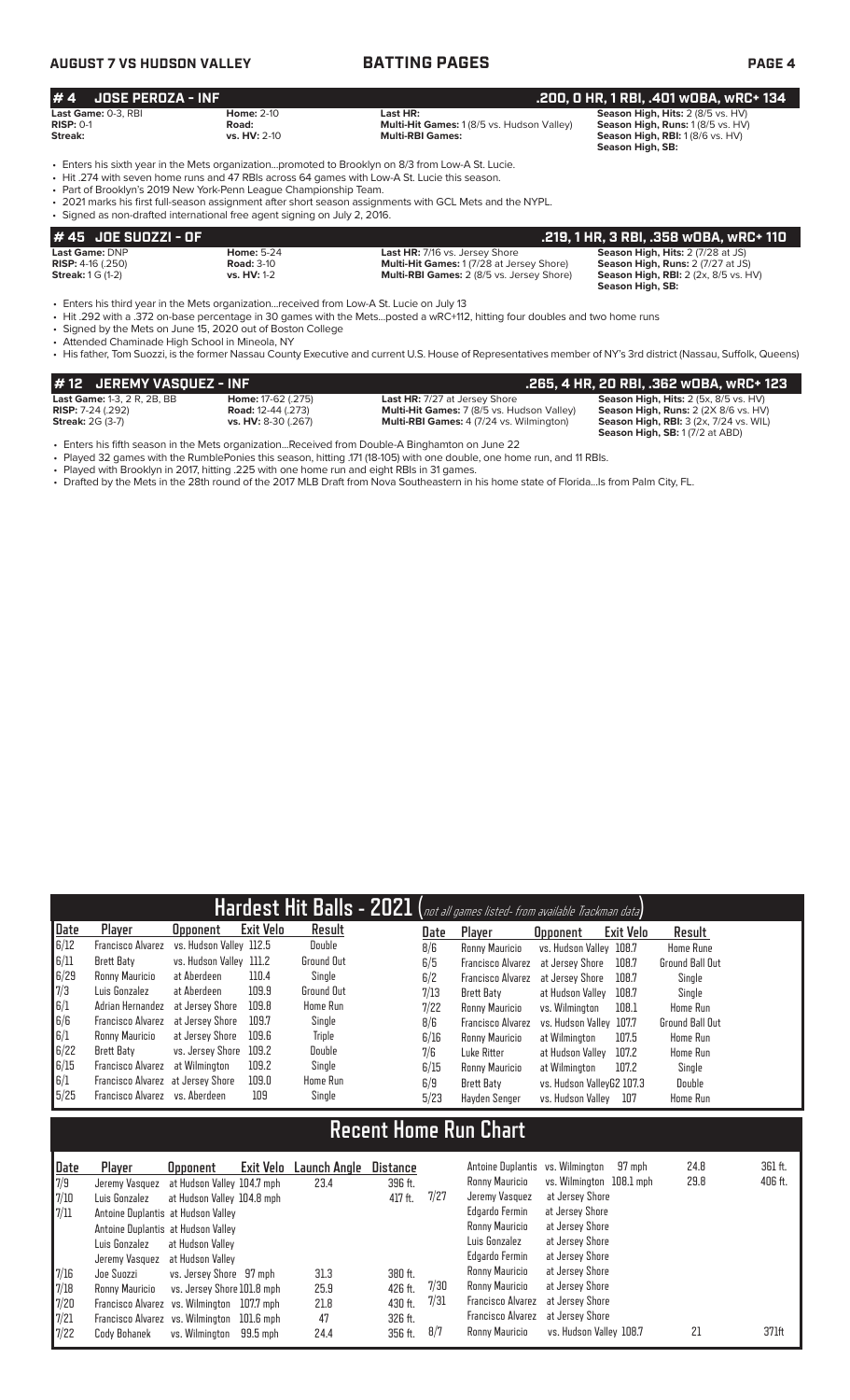## **AUGUST 7 VS HUDSON VALLEY BULLPEN PAGE PAGE 5**

| # 49                                               | <b>JOE CAVALLERO - RHP</b>                                             | 12.9 K%, 25.8 BB%, 11.81 ERA, 3 G                                                                                                                                    |              |                                                     |                | <b>LAST FIVE APPEARANCES</b>      |                                |                         |                           |                              |                                |                         |
|----------------------------------------------------|------------------------------------------------------------------------|----------------------------------------------------------------------------------------------------------------------------------------------------------------------|--------------|-----------------------------------------------------|----------------|-----------------------------------|--------------------------------|-------------------------|---------------------------|------------------------------|--------------------------------|-------------------------|
| Last App: 8/4                                      | <b>Last Loss:</b>                                                      | SV/OP (Last):<br>Holds:                                                                                                                                              |              |                                                     |                | <b>JOE CAVALLERO</b>              |                                |                         |                           |                              |                                |                         |
| <b>Leadoff: 1-2, 2 BB</b>                          | <b>Inherited Runners/Stranded: 1/1</b>                                 | Enters his fifth year in the Mets systemreceived from Low-A St. Lucie on Wednesday, July 21                                                                          |              | DATE OPP                                            | <b>DEC</b>     | IP                                | H                              | R                       | ER                        | BB                           | К<br>$\mathbf{1}$              | <b>HR</b>               |
|                                                    |                                                                        | • Made one appearance for the St. Lucie Mets on July 20, walking four in 12/3 innings                                                                                | 7/25         | 7/20* vs. BRD<br>vs. WIL                            |                | 1.2<br>2.0                        | $\mathbf{1}$<br>3              | 4<br>$\mathbf{1}$       | 4<br>$\mathbf{1}$         | 4<br>0                       | $\mathbf{1}$                   | 0<br>$\circ$            |
|                                                    | • Returns to the field in 2021 after Tommy John surgery                |                                                                                                                                                                      |              | 7/30 at JS G2                                       |                | 1.0                               | 0                              | 0                       | 0                         | $\mathbf{1}$                 | $\overline{2}$                 | $\circ$                 |
|                                                    | • Has made 34 starts in 66 professional appearances before 2021        |                                                                                                                                                                      | 8/4          | vs. HV                                              |                | 0.2                               | 2                              | 2                       | 2                         | 3                            | $\circ$                        | $\mathbf 0$             |
|                                                    |                                                                        | • Drafted by the Mets in the 24th round of the 2017 MLB Draft from South Florida                                                                                     |              |                                                     |                |                                   | JOSH HEJKA                     |                         |                           |                              |                                |                         |
| #46                                                | <b>JOSH HEJKA - RHP</b>                                                | 17.6 K%, 4.7 BB%, 2.80 ERA, 17 G                                                                                                                                     | DATE<br>7/22 | OPP<br>$@$ BUF*                                     | <b>DEC</b>     | IP<br>0.1                         | н<br>2                         | R<br>0                  | ER<br>0                   | BB<br>0                      | К<br>$\circ$                   | HR<br>$\circ$           |
| Last App: 8/5 vs. HV                               | <b>Last Loss:</b><br><b>Inherited Runners/Stranded: 17/10</b>          | <b>SV/OP (Last):</b> 1/2 (7/20 vs. WIL)<br>Holds: 2                                                                                                                  |              | 7/25 vs. ERI**                                      |                | 2.0                               | $\circ$                        | 0                       | 0                         | 0                            | $\mathbf{1}$                   | $\circ$                 |
| <b>Leadoff: 10-32</b>                              |                                                                        | • Returns to Brooklyn after spending time with Binghamton (6/3-6/9) and Syracuse (6/10-6/18).                                                                        | 7/29<br>8/1  | @ JS<br>@ JS                                        |                | 2.1<br>1.0                        | 3<br>$\circ$                   | $\mathbf{1}$<br>$\circ$ | $\mathbf{1}$<br>$\circ$   | 0<br>$\circ$                 | 3<br>$\circ$                   | $\mathbf{1}$<br>$\circ$ |
|                                                    |                                                                        | . Enters his third year in the Mets organizationWon a 2019 NYPL title with Brooklyn, splitting time                                                                  | 8/5          | vs. HV                                              | <b>BS</b>      | 0.2                               | 3                              | $\mathbf{1}$            | 1                         | $\Omega$                     | $\mathbf{1}$                   | $\circ$                 |
| with the Cyclones and Kingsport Mets               |                                                                        |                                                                                                                                                                      |              | *with Triple-A Syracuse                             |                |                                   |                                |                         |                           |                              |                                |                         |
|                                                    | Wolly Mammoths in the United Shore Baseball League                     | · Signed as a minor league free agent in mid-summer after pitching in six games with the Westside                                                                    |              | *with Double-A Binghamton BRIAN METOYER<br>DATE OPP | DEC            | IP                                | Н                              | R.                      | ER                        | BB                           | К                              | ΗR                      |
|                                                    |                                                                        | . Pitched all four years at Johns Hopkins, switching to submarine later in his career.                                                                               | 6/9          | vs. HV G1                                           |                | 1.1                               | 0                              | 0                       | $\circ$                   | 2                            | 3                              | $\circ$                 |
| #5                                                 | <b>BRIAN METOYER - RHP</b>                                             | 35.4 K%, 12.2 BB%, 3.10 ERA, 12 G                                                                                                                                    | 6/15<br>7/27 | @ WIL<br>@ JS                                       | W              | 2.0<br>1.0                        | $\circ$<br>$\circ$             | 0<br>$\circ$            | 0<br>$\circ$              | $\mathbf{1}$<br>$\mathbf{1}$ | 3<br>3                         | $\circ$<br>$\circ$      |
| Last App: 8/4 vs. HV                               | <b>Last Loss:</b><br>5/15 at GVL                                       | <b>SV/OP (Last):</b> 1/1 (6/3 at JS)<br>Holds:                                                                                                                       | 7/31         | @ JS                                                |                | 1.0                               | $\circ$                        | $\circ$                 | 0                         | $\circ$                      | $\overline{2}$                 | $\circ$                 |
|                                                    | Leadoff: 4-16, 2 BB, HBP Inherited Runners/Stranded: 4/3               | · Enters his fourth year in the Mets orgWon a New York Penn League title with Brooklyn in 2019                                                                       | 8/4          | vs. HV                                              |                | 2.0<br><b>BRYCE MONTES DE OCA</b> | 0                              | 0                       | 0                         | $\circ$                      | 2                              | $\circ$                 |
|                                                    |                                                                        | • Struck out 40 batters over 28.2 innings with BrooklynSpent his first professional season with                                                                      |              | DATE OPP                                            | <b>DEC</b>     | IP                                | н                              | R                       | ER                        | BB                           | К                              | <b>HR</b>               |
| <b>GCL Mets and Kingsport Mets</b>                 |                                                                        |                                                                                                                                                                      | 7/18         | vs. JS                                              |                | 1.0                               | $\circ$                        | $\circ$                 | O                         | $\mathbf{1}$                 | $\mathbf{1}$                   | $\circ$<br>$\circ$      |
| drafted by a MLB team in school history            |                                                                        | • Joins Ronnie Robbins (30th, 1981 - Toronto) as the only two LSU-Alexandria Generals to be                                                                          | 7/21<br>7/24 | vs. WIL<br>vs. WIL                                  | <b>SV</b>      | 1.0<br>1.0                        | 0<br>$\overline{2}$            | 0<br>2                  | 0<br>$\overline{2}$       | $\mathbf{1}$<br>$\circ$      | 2<br>3                         | $\mathbf{1}$            |
|                                                    |                                                                        | • Native of Natchitoches (NACK-ah-tish), the oldest city in Louisiana (est. 1714).                                                                                   | 7/30         | at JS G1                                            | - SV           | 1.1                               | $\mathbf{1}$                   | 0                       | 0                         | 0<br>$\overline{2}$          | 3<br>$\mathbf{1}$              | $\mathbf 0$             |
| #43                                                | <b>BRYCE MONTES DE OCA - RHP</b>                                       | 29.8 K%, 9.6 BB%, 3.20 ERA, 20 G                                                                                                                                     | 8/5          | vs. HV                                              |                | 1.0                               | $\mathbf{1}$                   | 0                       | $\circ$                   |                              |                                | $\circ$                 |
| Last App: 8/5 vs. HV                               | Last Loss: 7/6 at HV                                                   | <b>SV/OP (Last):</b> 4/4 (7/30 at JS G1)<br>Holds: 1                                                                                                                 | DATE         | OPP                                                 | <b>DEC</b>     | <b>COLBY MORRIS</b><br>IP         | Н                              | R                       | ER                        | BB                           | К                              | <b>HR</b>               |
| <b>Leadoff: 5-18, 4 BB</b>                         | Inherited Runners/Stranded: 5/5                                        |                                                                                                                                                                      | 7/18         | vs. JS                                              |                | 2.0                               | $\circ$                        | 0                       | $\circ$                   | 0                            | 2                              | 0                       |
|                                                    |                                                                        | • Enters his fourth year in the Mets orgHas not pitched as a professional due to injuries                                                                            | 7/22<br>7/25 | vs. WIL<br>vs. WIL                                  | <b>BS</b>      | 2.0<br>1.0                        | 4<br>2                         | 2<br>$\mathbf{1}$       | 2<br>1                    | 0<br>0                       | 3<br>2                         | $\circ$<br>$\mathbf{1}$ |
| nerve transposition                                |                                                                        | • Underwent Tommy John surgery as a high school junior and missed 2016 after having ulnar                                                                            | 7/31         | $@$ JS                                              |                | 2.0                               | $\circ$                        | 0                       | $\circ$                   | $\mathbf{1}$                 | $\mathbf{1}$                   | $\circ$                 |
|                                                    |                                                                        | • Previously drafted by Washington in the 15th round of the 2017 MLB Draft and by the Chicago                                                                        | 8/4          | vs. HV                                              |                | 1.2                               | 1                              | $\mathbf{1}$            | 1                         | O                            | $\overline{2}$                 | $\Omega$                |
|                                                    | White Sox in the 14th round of the 2015 MLB Draft.                     |                                                                                                                                                                      | DATE         | OPP                                                 | <b>DEC</b>     | <b>CONNOR O'NEIL</b><br>IP        | Н                              | R                       | ER                        | BB                           | К                              | HR                      |
| #38                                                | <b>COLBY MORRIS - RHP</b>                                              | 24.0 K%, 10.0 BB%, 4.29 ERA, 16 G                                                                                                                                    | 7/20         | vs. WIL                                             |                | 1.0                               | $\mathbf{1}$                   | 1                       | $\mathbf{1}$              | 0                            | $\overline{2}$                 | $\mathbf{1}$            |
| Last App: 8/4 vs. HV                               | <b>Last Loss:</b>                                                      | SV/OP (Last):<br>Holds:                                                                                                                                              | 7/23<br>7/27 | vs. WIL<br>@ JS                                     | H              | 1.0<br>2.0                        | 2<br>$\circ$                   | 2<br>$\circ$            | $\overline{2}$<br>$\circ$ | $\mathbf{1}$<br>$\circ$      | 2<br>3                         | $\mathbf{1}$<br>$\circ$ |
|                                                    | Leadoff: 7-24, 3B, 3 BB, 3 HBP Inherited Runners/Stranded: 8/3         | • Enters his first season in the Mets organizationcalled up from Low-A St. Lucie on May 20                                                                           | 8/1          | @ JS                                                |                | 1.0                               | $\mathbf{1}$                   | $\mathbf{1}$            | $\mathbf{1}$              | $\mathbf{1}$                 | $\mathbf{1}$                   | $\mathbf{1}$            |
|                                                    |                                                                        | • Made four scoreless appearances in relief for the St. Lucie Mets to being 2021                                                                                     | 8/5          | vs. HV                                              |                | 1.0<br><b>MICHEL OTANEZ</b>       | $\mathbf{1}$                   | $\circ$                 | $\circ$                   | $\Omega$                     | 2                              | $\circ$                 |
|                                                    | • Minor League free agent signingpitched at Middlebury in Vermont      |                                                                                                                                                                      | DATE         | OPP                                                 | <b>DEC</b>     | IP                                | Н                              | R                       | ER                        | <b>BB</b>                    | К                              | HR                      |
| #9                                                 | <b>CONNER O'NEIL - RHP</b>                                             | 25.3 K%, 12.0 BB%, 6.75 ERA, 11 G                                                                                                                                    | 7/20<br>7/23 | vs. WIL<br>vs. WIL                                  | H<br>H         | 1.0<br>0.1                        | $\circ$<br>0                   | 1<br>$\mathbf{1}$       | 1<br>$\mathbf{1}$         | 3<br>3                       | $\overline{2}$<br>$\mathbf{1}$ | 0<br>$\circ$            |
| Last App: 8/5 vs. HV<br>Leadoff: 4-15, HR          | Last Loss: 8/1 at JS<br><b>Inherited Runners/Stranded: 8/3</b>         | SV/OP (Last):<br>Holds: 1                                                                                                                                            | 7/28         | @ JS                                                |                | 1.0                               | $\circ$                        | $\circ$                 | $\circ$                   | $\Omega$                     | 3                              | $\Omega$                |
|                                                    |                                                                        | • Enters his fifth year in the Mets organizationreceived from Double-A Binghamton on 6/20                                                                            | 8/4<br>8/6   | vs. JS<br>vs. JS                                    | W              | 1.0<br>2.0                        | 2<br>$\mathbf{1}$              | 1<br>1                  | 0<br>1                    | $\mathbf{1}$<br>3            | $\overline{2}$<br>3            | 0<br>$\circ$            |
|                                                    | • Has not pitched in 2021Last pitched for Advanced-A St. Lucie in 2019 |                                                                                                                                                                      |              |                                                     |                | <b>HUNTER PARSONS</b>             |                                |                         |                           |                              |                                |                         |
|                                                    |                                                                        | · Spent his first professional season with Brooklyn in 2017, pitching 19 times in relief                                                                             | DATE         | OPP                                                 | <b>DEC</b>     | IP                                | н                              | R                       | ER                        | BB                           | К                              | HR                      |
|                                                    |                                                                        | • Drafted by the Mets in the 7th round of the 2017 MLB Draft from Cal State-Northridge                                                                               | 7/18<br>7/23 | vs. JS<br>vs. WIL                                   | Н              | 1.0<br>1.0                        | 3<br>0                         | 3<br>0                  | 3<br>0                    | 0<br>1                       | 0<br>$\mathbf{1}$              | 0<br>0                  |
| #26                                                | <b>MICHEL OTANEZ - RHP</b>                                             | 27.7 K%, 24.8 BB%, 5.14 ERA, 24 G                                                                                                                                    | 7/27         | @ JS                                                | W              | 1.1                               | $\mathbf{1}$                   | 0                       | 0                         | $\mathbf{1}$                 | 2                              | $\circ$                 |
| Last App: 8/6 vs. HV                               | <b>Last Loss:</b>                                                      | <b>SV/OP (Last):</b> 0/2 (BS vs. JS)<br>Holds: 3                                                                                                                     | 8/4<br>8/6   | vs. HV<br>vs. HV                                    |                | 1.2<br>2.0                        | $\mathbf{1}$<br>$\overline{2}$ | 0<br>0                  | 0<br>0                    | 0<br>O                       | 2<br>3                         | 0<br>$\mathbf 0$        |
|                                                    | Leadoff: 4-22, 3 BB, 2B Inherited Runners/Stranded: 15/5               | • Enters his sixth year in the Mets orgNo. 26 prospect in the system according to MLB Pipeline                                                                       |              |                                                     |                |                                   | <b>EVY RUIBAL</b>              |                         |                           |                              |                                |                         |
|                                                    | • Returns to Brooklyn for the second assignment in a row               |                                                                                                                                                                      | DATE<br>7/15 | OPP<br>vs. JS                                       | <b>DEC</b>     | IP<br>1.2                         | н<br>2                         | R<br>2                  | ER<br>$\mathbf{1}$        | BB<br>3                      | К<br>3                         | ΗR<br>0                 |
|                                                    |                                                                        | • Pitched with the Cyclones and won an NYPL title in 2019 and also spent time with Kingsport                                                                         | 7/20         | vs. WIL                                             | Н              | 1.2                               | $\mathbf{1}$                   | 0                       | 0                         | $\mathbf{1}$                 | $\mathbf{1}$                   | 0                       |
|                                                    |                                                                        | • Missed 2017 due to injuryStruck out 21 batters in 21.1 innings with the DSL Mets1 in 2016.                                                                         | 7/23<br>7/31 | vs. WIL<br>@ JS                                     | S              | 1.0<br>0.2                        | $\circ$<br>0                   | 0<br>0                  | 0<br>0                    | 0<br>$\mathbf{1}$            | $\mathbf{1}$<br>0              | 0<br>0                  |
| # 44                                               | <b>HUNTER PARSONS - RHP</b>                                            | 30.1 K%, 12.6 BB%, 3.51 ERA, 14 G                                                                                                                                    | 8/5          | vs. HV                                              |                | 1.0                               | 2                              | $\mathbf{1}$            | $\mathbf{1}$              | $\circ$                      | 2                              | $\circ$                 |
| Last App: 8/6 vs. HV<br><b>Leadoff: 3-18, 3 BB</b> | <b>Last Loss:</b><br><b>Inherited Runners/Stranded: 11/7</b>           | SV/OP (Last):<br>Holds: 1                                                                                                                                            |              |                                                     |                |                                   |                                |                         |                           |                              |                                |                         |
|                                                    |                                                                        | • Enters his third year in the Mets orgCalled up from Low-A St. Lucie on May 20                                                                                      | DATE         | OPP                                                 | <b>DEC</b>     | <b>WILLY TAVERAS</b><br>IP        | Н                              | R                       | ER                        | BB                           | К                              | <b>HR</b>               |
|                                                    |                                                                        | • Made four relief appearances with the Mets (A-), striking out 18 in 10 innings (45% K rate).                                                                       | 7/17         | JS                                                  |                | 1.0                               | 0                              | 0                       | 0                         | $\mathbf{1}$                 | $\mathbf{1}$                   | 0                       |
|                                                    | • Pitched with the Cyclones and won an NYPL title in 2019              |                                                                                                                                                                      | 7/21<br>7/25 | WIL<br>vs. WIL                                      | W, BS 2.0<br>W | 2.0                               | 3<br>$\mathbf{1}$              | 2<br>0                  | $\overline{2}$<br>0       | 0<br>0                       | 3<br>3                         | $\mathbf{1}$<br>$\circ$ |
| #50                                                |                                                                        |                                                                                                                                                                      | 8/1          | @ JS                                                |                | 1.1                               | 2                              | $\mathbf{1}$            | $\mathbf{1}$              | $\mathbf{1}$                 | $\mathbf{1}$                   | 0                       |
| Last App: 8/5 vs. HV                               | <b>EVY RUIBAL - RHP</b><br><b>Last Loss:</b>                           | 23.4 K%, 17.0 BB% 6.30 ERA, 8 G<br>SV/OP (Last):<br>Holds: 1                                                                                                         | 8/6          | vs. HV                                              | S              | 2.0                               | $\mathbf{1}$                   | 0                       | 0                         | $\circ$                      | $\overline{4}$                 | $\circ$                 |
| <b>Leadoff: 2-7, 2B</b>                            | Inherited Runners/Stranded: 6/4                                        |                                                                                                                                                                      |              |                                                     |                |                                   |                                |                         |                           |                              |                                |                         |
|                                                    |                                                                        | · Signed to a minor league deal on June 27 from the Florence Y'alls (Frontier League)                                                                                |              |                                                     |                |                                   |                                |                         |                           |                              |                                |                         |
|                                                    |                                                                        | • Pitched in the Dodgers system from 2015-2018, reaching High-A Rancho Cucamonga<br>• Drafted by the Dodgers in the 16th round of the 2017 MLB Draft from Notre Dame |              |                                                     |                |                                   |                                |                         |                           |                              |                                |                         |
|                                                    | • From Milburn, New Jersey, attending Milburn High School              |                                                                                                                                                                      |              |                                                     |                |                                   |                                |                         |                           |                              |                                |                         |
| #35                                                | <b>WILLY TAVERAS - RHP</b>                                             | 35.7 K%, 3.1 BB% 3.31 ERA, 5 G                                                                                                                                       |              |                                                     |                |                                   |                                |                         |                           |                              |                                |                         |
| Last App: 8/6 vs. HV                               | <b>Last Loss:</b>                                                      | <b>SV/OP (Last):</b> 1/2 (8/6 vs. HV) <b>Holds:</b>                                                                                                                  |              |                                                     |                |                                   |                                |                         |                           |                              |                                |                         |
| Leadoff: 0-6, BB, K                                | <b>Inherited Runners/Stranded: 2/2</b>                                 |                                                                                                                                                                      |              |                                                     |                |                                   |                                |                         |                           |                              |                                |                         |
| wards to Double-A Binghamton                       |                                                                        | • Received from Low-A St. Lucie on Friday, July 16 in a move that sent LHP Andrew Ed-                                                                                |              |                                                     |                |                                   |                                |                         |                           |                              |                                |                         |

• Pitched in 18 games with St. Lucie, posting a 36% strikeout rate (best in career) and a 2.1% walk rate (lowest of career)

• Struggled in Low-A Columbia in 2019, allowing a 4.56 FIP...2021 FIP is 2.49

• 23 years old from Villa Isabela in the Dominican Republic...Signed by Mets June 1, 2016

|                |                | <b>Number of Pitches Thrown</b> |     |     |     |     |     |  |  |  |  |  |
|----------------|----------------|---------------------------------|-----|-----|-----|-----|-----|--|--|--|--|--|
| <b>Pitcher</b> | Days Rest      | 8/1                             | 8/3 | 8/4 | 8/5 | 8/6 | 8/7 |  |  |  |  |  |
| Cavallero      | 3              |                                 | 28  |     |     |     |     |  |  |  |  |  |
| Hejka          | 1              | 7                               | --  |     | 18  | --  |     |  |  |  |  |  |
| Metoyer        | $\overline{2}$ | --                              | --  | 25  | --  | --  |     |  |  |  |  |  |
| Montes de Oca  | 1              | --                              | --  | --  | 27  | --  |     |  |  |  |  |  |
| <b>Morris</b>  | $\overline{2}$ |                                 |     | 22  |     |     |     |  |  |  |  |  |
| O'Neil         | 1              | 17                              | --  |     | --  | --  |     |  |  |  |  |  |
| Otanez         | 0              |                                 | 25  |     |     | 48  |     |  |  |  |  |  |
| Parsons        | 0              | --                              | 29  |     | --  | 42  |     |  |  |  |  |  |
| Ruibal         | 1              | --                              | --  |     | 21  | --  |     |  |  |  |  |  |
| Taveras        | 0              | 22                              |     |     |     | 36  |     |  |  |  |  |  |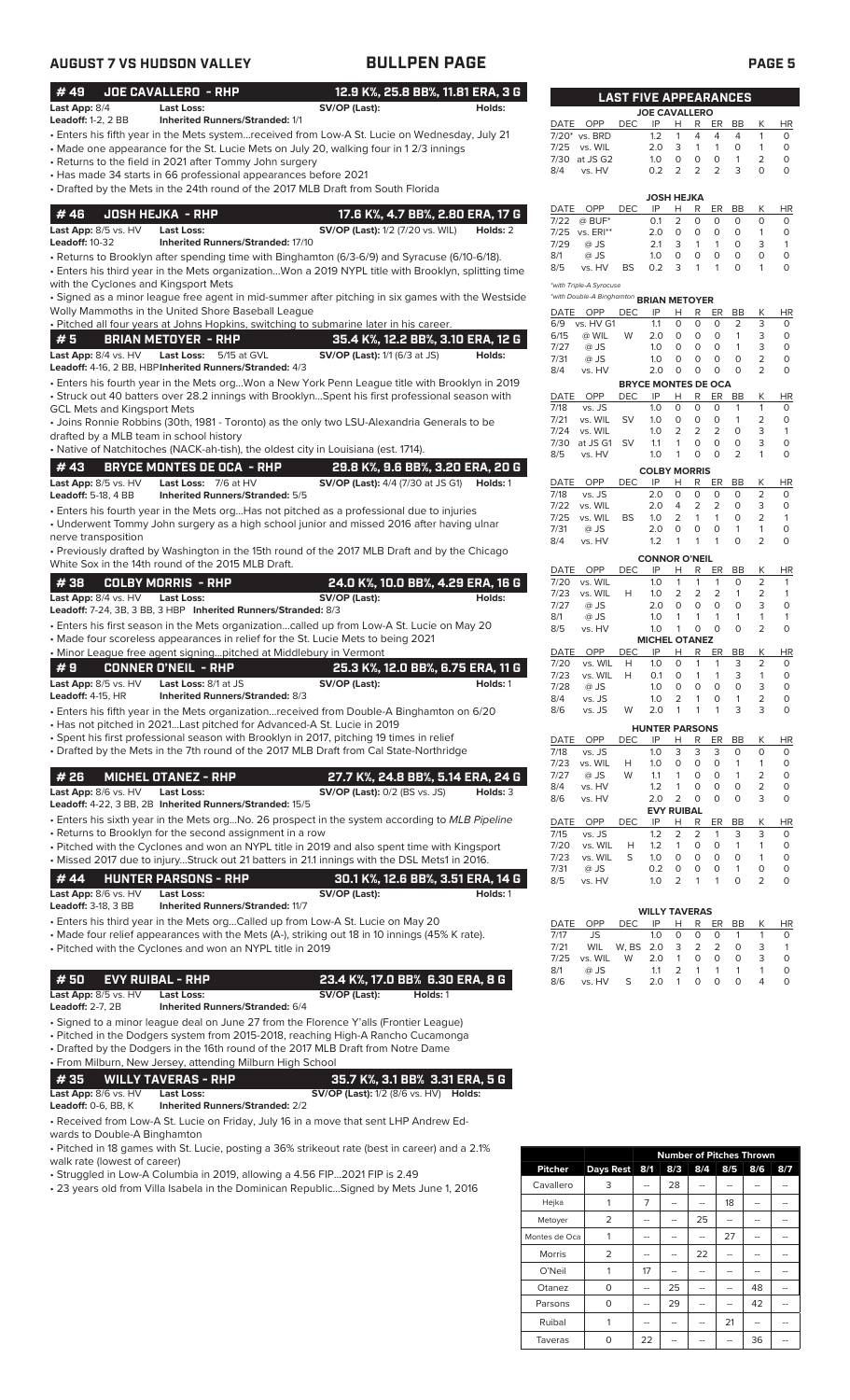## **AUGUST 6 VS HUDSON VALLEY HIGH/LOW & CHARTS PAGE 6**

| INDIVIDUAL BATTING HIGHS                                                            |
|-------------------------------------------------------------------------------------|
|                                                                                     |
|                                                                                     |
| Most Hits, Game  4 (4x, last: Antoine Duplantis, Luis Gonzalez 7/22 vs. Wilmington) |
|                                                                                     |
|                                                                                     |
|                                                                                     |
|                                                                                     |
| Home Runs, Consecutive Games Three games (2x, last: Luke Ritter, 6/18-6/21)         |
|                                                                                     |
|                                                                                     |
|                                                                                     |
|                                                                                     |
|                                                                                     |
|                                                                                     |
|                                                                                     |
| Most Extra-Base Hits, Game 3 (3x, Cody Bohanek, 6/15 at Wilmington)                 |
|                                                                                     |
| <b>TEAM BATTING HIGHS</b>                                                           |
|                                                                                     |
|                                                                                     |
|                                                                                     |
|                                                                                     |
|                                                                                     |
|                                                                                     |
|                                                                                     |
|                                                                                     |

| Most Double Plays Hit into, Game3 (5x, 7/7 at Hudson Valley - 10 innings) |  |
|---------------------------------------------------------------------------|--|

### **FIELDING**

Most Errors, Team, Game...............................................................................6 (5/7 at Asheville) Most Errors, Individual, Game....... 2 (7x, last: Ronny Mauricio, 7/30 at Jersey Shore G2) Most Double Plays Turned, Nine-Inning Game.......................... 3 (5/19 vs. Hudson Valley) Consecutive Errorless Games, Team...

## **STARTERS BY POSITION**

**C-** Alvarez (29), Uriarte (19), Mena (17), Senger (9), Gaddis (5)

**1B-** Genord (49), Vasquez (20), Ritter (5), Bohanek (4), Winaker (2)

**2B-** Ritter (37), Gonzalez (23), Walters (12), Fermin (4), Tiberi (1), Struble (1), McNeil (1), Bohanek (1)

**3B-** Baty (41), Bohanek (20), Tiberi (7), Fermin (7), Peroza (3), Gonzalez (1),

**SS-** Mauricio (64), Bohanek (6), Walters (4), Gonzalez (3), Fermin (3)

**LF-** Duplantis (36), Tiberi (12), Suozzi (9), Vasquez (7), Ashford (6), Bohanek (4), Baty (3), Winaker (1), Kleszcz (1), Struble (1)

**CF-** Duplantis (36), Hernandez (23), Mangum (8), Hernandez (8), Molina (6), Palmer (4), Ota (2), Ashford (1)

**RF-** Ashford (34), Struble (15), Molina (10), Kleszcz (6), Bohanek (5), Winaker (4), Hernandez (4), Ota (1), Suozzi (1)

**DH-** Alvarez (23), Mauricio (9), Genord (8), Vasquez (8), Baty (7), Ritter (4), Bohanek (3), Tiberi (3), Hernandez (3), Senger (2), Mena (2), Walters (2), Fermin (2), Mangum (1), Ashford (1), Peroza (1), Struble (1)

### **STARTERS BY BATTING ORDER**

**1st -** Duplantis (64), Bohanek (4), Struble (3), Palmer (3), Tiberi (2), Mangum (2), Ashford (1), McNeil (1)

**2nd -** Bohanek (18), Fermin (15), Mauricio (10), Duplantis (8), Ashford (6), Mangum (5), Winaker (4), Gonzalez (4), Tiberi (3), Struble (3), Walters (2), Alvarez (2), Palmer (1) Ritter (1)

**3rd -** Mauricio (65), Baty (15)

**4th-** Baty (36), Alvarez (27), Ritter (9), Vasquez (6), Genord (2)

**5th-** Alvarez (24), Vasquez (18), Ritter (14), Bohanek (5), Genord (5), Senger (4), Ashford (4), Gonzalez (2), Ota (2), Fermin (1), Hernandez (1)

**6th-** Ritter (18), Genord (18), Ashford (11), Bohanek (7), Gonzalez (7), Hernandez (3), Senger (3), Mena (2), Winaker (2), Kleszcz (2), Fermin (1), Ota (1), Peroza (1), Suozzi (1) Tiberi (1), Uriarte (1)

**7th-** Genord (24), Ashford (12), Gonzalez (7), Tiberi (5), Vasquez (4), Bohanek (4), Senger (3), Uriarte (3), Ritter (3), Hernandez (2), Kleszcz (2), Peroza (2), Walters (2), Mena (2), Ashford (2), Suozzi (1), Winaker (1), Gaddis (1)

**8th-** Tiberi (11), Hernandez (10), Genord (9), Uriarte (8), Mena (8), Vasquez (6), Walters (6), Ashford (5), Gonzalez (4), Gaddis (3), Bohanek (3), Suozzi (2), Kleszcz (2), Peroza (1), Senger (1), Molina (1), Struble (1)

**9th-** Molina (15), Hernandez (14), Struble (8), Walters (7), Uriarte (7), Mena (7), Suozzi (6), Bo-<br>banek (3), Gonzalez (3), Mangum (2), Kleszcz (2), Gaddis (2), Tiberi (1)

| hanek (3), Gonzalez (3), Mangum (2), Kleszcz (2), Gaddis (2), Tiberi (1) |                   |                            |                                                            |              |                          |  |  |  |  |  |  |  |
|--------------------------------------------------------------------------|-------------------|----------------------------|------------------------------------------------------------|--------------|--------------------------|--|--|--|--|--|--|--|
|                                                                          |                   |                            |                                                            |              |                          |  |  |  |  |  |  |  |
| <b>CS</b>                                                                |                   |                            | Runs                                                       | <b>Times</b> | Last                     |  |  |  |  |  |  |  |
|                                                                          |                   |                            | 6                                                          | 2            | 8th, 7/11 at HV          |  |  |  |  |  |  |  |
|                                                                          |                   |                            | 5                                                          |              | 6th, 8/6 vs. HV          |  |  |  |  |  |  |  |
|                                                                          |                   |                            | 4                                                          |              | 6th, 7/27 at JS          |  |  |  |  |  |  |  |
|                                                                          |                   |                            | 3                                                          | 25           | 3rd, 7/24 vs. WIL        |  |  |  |  |  |  |  |
|                                                                          | 31                | 35%                        |                                                            | 47           | 3rd, 8/6 vs. HV          |  |  |  |  |  |  |  |
|                                                                          | 12<br>O<br>3<br>フ | АТТ<br>43<br>4<br>23<br>10 | <b>CATCHERS STEALING</b><br>PCT<br>28%<br>0%<br>13%<br>20% |              | <b>MULTI-RUN INNINGS</b> |  |  |  |  |  |  |  |

| Team                                                     | 28 |      | 113 | 25% |     |                                  |               |  |   |                               |
|----------------------------------------------------------|----|------|-----|-----|-----|----------------------------------|---------------|--|---|-------------------------------|
|                                                          |    |      | -3  | 4   | - 5 | в                                | $\sim$ $\sim$ |  |   | <b>8 9 10</b> + <b>TOTALS</b> |
| OPPONENTS 41   50   59   46   35   45   34   47   25   5 |    |      |     |     |     |                                  |               |  |   | 373                           |
| <b>BKLYN</b>                                             | 39 | 28 I |     |     |     | 40   43   37   49   29   48   18 |               |  | 6 | 337                           |

|  | INDIVIDUAL PITCHING HIGHS                                                   |
|--|-----------------------------------------------------------------------------|
|  |                                                                             |
|  |                                                                             |
|  | Most Home Runs Allowed, Game4 (2x, Jose Butto, 6/6 at Jersey Shore)         |
|  |                                                                             |
|  | Most Strikeouts, Game, Reliever5 (3x, Michel Otanez, 6/26 vs. Jersey Shore) |
|  |                                                                             |
|  |                                                                             |
|  |                                                                             |
|  |                                                                             |
|  |                                                                             |
|  |                                                                             |
|  |                                                                             |

| TEAM PITCHING HIGHS                                                                    |  |
|----------------------------------------------------------------------------------------|--|
|                                                                                        |  |
|                                                                                        |  |
|                                                                                        |  |
| Fewest Runs Allowed, Game  0 (3x, last: 7/30 at Jersey Shore G1 - 7 innings)           |  |
|                                                                                        |  |
|                                                                                        |  |
|                                                                                        |  |
|                                                                                        |  |
|                                                                                        |  |
| Most Strikeouts, Nine Innings …………………………………………………………………15 (3x, 7/6 vs. Hudson Valley)  |  |
| Most Strikeouts, Extra Innings  10 (2x, 7/7 at Hudson Valley - 10 innings)             |  |
|                                                                                        |  |
| Most Walks Allowed, Extra Innings 6 (6/23 vs. Jersey Shore - 10 innings)               |  |
|                                                                                        |  |
| Most Pitchers Used, Nine Innings…………………………………………………5 (9x, last: 8/5 vs. Hudson Valley) |  |
| Most Pitchers Used, Extra Innings5 (5/23 vs. Hudson Valley - 12 innings)               |  |
|                                                                                        |  |

|                                                                                | <b>TEAM MISCELLANEOUS</b> |
|--------------------------------------------------------------------------------|---------------------------|
|                                                                                |                           |
| Longest Game, Time, Extra-Inning Game3:30 (6/23 vs. Jersey Shore - 10 innings) |                           |
| Shortest Game, Time, Nine-Inning Game  2:20 (5/18 vs. Hudson Valley)           |                           |
|                                                                                |                           |
|                                                                                |                           |
|                                                                                |                           |
|                                                                                |                           |
|                                                                                |                           |
|                                                                                |                           |
|                                                                                |                           |
|                                                                                |                           |
|                                                                                |                           |
|                                                                                |                           |
| <b>OUTFIELD ASSISTS [11]</b>                                                   | RECORD BREAKDOWN          |

## **NAME TOTAL (LAST)** Duplantis 5 8/5 vs. HV Ashford 3 7/23 vs. WIL Molina 1 5/21 vs. HV Winaker 1 5/6 at ASH

| ASHIVIU        | 7723 VS. VVIL   |
|----------------|-----------------|
| Molina         | $5/21$ vs. $HN$ |
| Winaker        | $5/6$ at ASH    |
| <b>Bohanek</b> | 7/6 at HV       |
|                |                 |

|                          |           | I              |
|--------------------------|-----------|----------------|
| UNIFORM RECORDS          |           | I              |
| <b>Home White</b>        | $7 - 5$   | l              |
| <b>Road Gray</b>         | $13 - 27$ | <br> <br> <br> |
| <b>Championship Gold</b> | $8-12$    |                |
| <b>Coney Island</b>      | $0 - 2$   | $\ddot{\cdot}$ |
| Los Jefes                | $1-0$     | I<br>l         |
|                          |           | I              |
|                          |           |                |
|                          |           |                |
|                          |           |                |
|                          |           |                |
|                          |           | I              |
|                          |           | Į              |
|                          |           | l              |
|                          |           |                |
|                          |           |                |
|                          |           |                |
|                          |           |                |
|                          |           | ا<br>د مند ه   |
|                          |           |                |
|                          |           | I              |
|                          |           | I              |
|                          |           | í              |
|                          |           |                |

**Name Umpire Date** Joe GenordDylan Bradley 7/9 at HV Ed Blankmeyer Joe Belangia 7/11 at HV

**EJECTIONS**

### Tied After 6.................................................2-5 Trailing After 6 ........................................ 2-40 Leading After 7.........................................23-4 Tied After 7. Trailing After 7...........................................1-34 Leading After 8 ........................................24-3 Tied After 8. Trailing After 8...........................................1-33 Out Hit Opponent. Get Out Hit................................................ 7-37 Equal in Hits.................................................1-3 Quality Start ................................................6-9 Non Quality Start.................................. 24-44 Shutouts. One-Run Games .......................................8-14 Two-Run Games ........................................ 6-7 Score 4 or More Runs.. Hit a Home Run.....................................22-24 Hit 2+ Home Runs. Do Not Allow a Home Run................... <mark>17-15</mark><br>Hit More Home Runs ..............................17-8 Hit More Home Runs ..............................17-8 Opponent Hits More HRs. Starter Goes 6.0 +.....................................6-4 Starter Goes 7.0 + ......................................1-0 Starter Goes 8.0 + ......................................1-0 Home<mark>.......</mark><br>Road........ Post 12-28 Day Games.................................................3-12 Night Games...........................................27-37 Scoring First.............................................19-18 Opponent Scores First.................................9-33<br>27-42 vs. North.................................................. 27-42 vs. South ...................................................... 4-7 Series at Home .. Series on Road........................................0-6-1 Overall Series...........................................1-7-4 First Game of Series Rubber Game of Series ................................. Last Game of Series ................................. 5-7 Series Sweeps ............................................1-0 Errorless....................................................12-19 Extra Innings... vs. LHP Starters.......................................12-13 vs. RHP Starters ...

Leading After 6........................................25-3

# **MISC. WINS**

| .                                      |
|----------------------------------------|
| Come from Behind Wins  12 (8/6 vs. HV) |
| Wins in Last At-Bat 5 (7/25 vs. WIL)   |
| Walk-off Wins 3 (7/25 vs. WIL)         |
|                                        |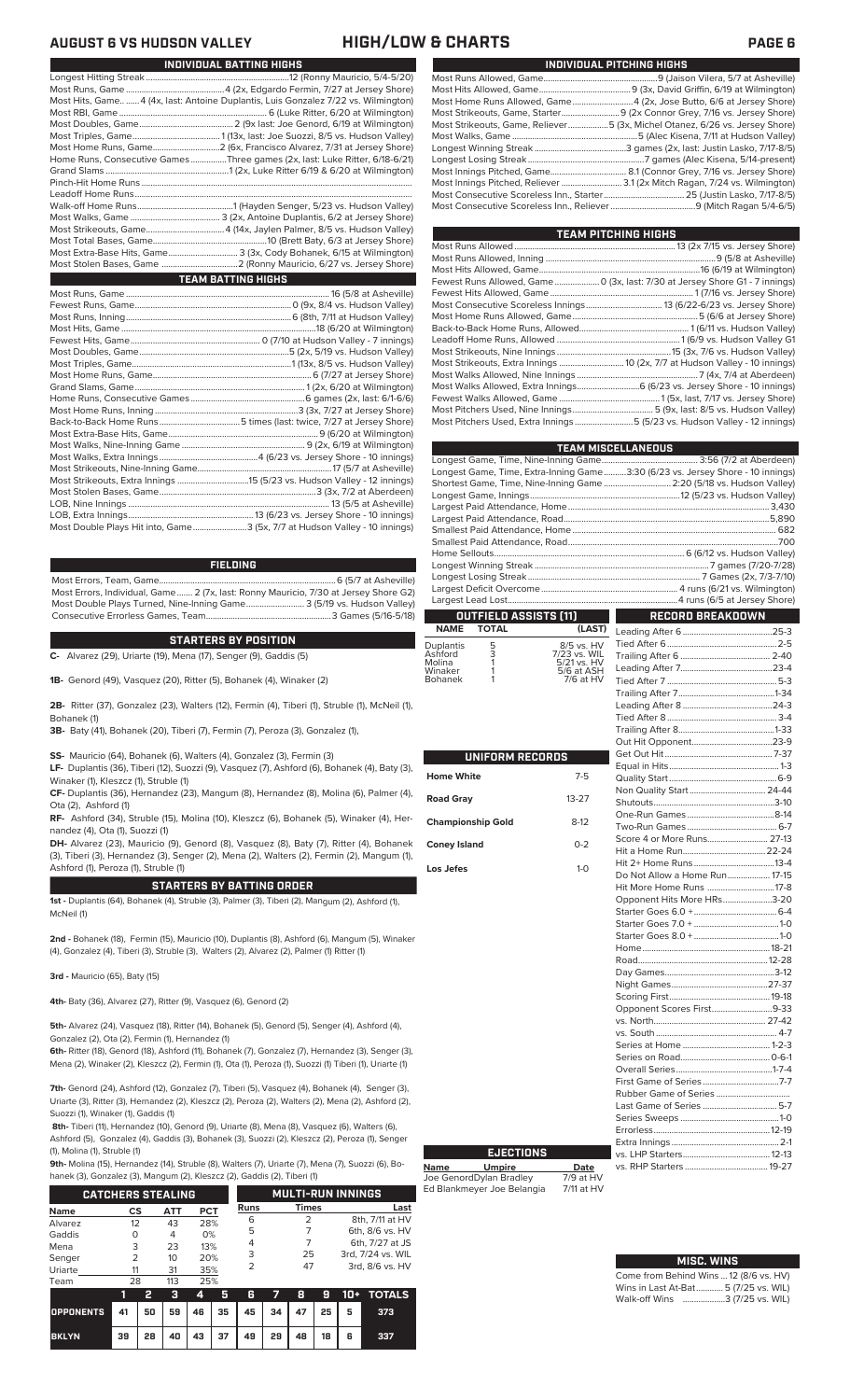## **AUGUST 7 VS HUDSON VALLEY GAME BY GAME RESULTS PAGE 7**

|             | <b>GAME-BY-GAME RESULTS</b> |                      |                |           |           |                  |         |                                                                         |                               |                             |             |                   |
|-------------|-----------------------------|----------------------|----------------|-----------|-----------|------------------|---------|-------------------------------------------------------------------------|-------------------------------|-----------------------------|-------------|-------------------|
| <b>DATE</b> | GM#                         | <b>OPPONENT</b>      | W-L/TIME SCORE |           | RECORD    | POSITION         | GA/GB   | <b>WINNING PITCHER</b>                                                  | <b>LOSING PITCHER</b>         | <b>SAVE</b>                 | <b>TIME</b> | <b>ATTENDANCE</b> |
| 5/4         | $\mathbf{1}$                | at Asheville         | W              | $8 - 2$   | $1 - 0$   | T <sub>1st</sub> | $+1$    | Josh Walker (1-0)                                                       | Blair Henley (0-1)            |                             | 3:16        | 1,200             |
| 5/5         | 2                           | at Asheville         | L              | $6-1$     | $1 - 1$   | T <sub>2nd</sub> | $-1$    | Chandler Casey (1-0)                                                    | Jose Butto (1-0)              |                             | 3:26        | 1,200             |
| 5/6         | 3                           | at Asheville         | L              | $11 - 4$  | $1 - 2$   | T3rd             | $-2$    | Matt Ruppenthal (1-0)                                                   | Oscar Rojas (0-1)             |                             | 3:10        | 1,200             |
| 5/7         | 4                           | at Asheville         | L              | $13 - 7$  | $1 - 3$   | T3rd             | -3      | R.J. Freure (1-0)                                                       | Jaison Vilera (0-1)           |                             | 3:44        | 1,200             |
| 5/8         | 5                           | at Asheville         | W              | $16-12$   | $2 - 3$   | T3rd             | -3      | Alec Kisena (1-0)                                                       | Juan Pablo Lopez (1-0)        |                             | 3:52        | 1,200             |
| 5/9         |                             | at Asheville         |                |           |           |                  |         | Cancelled due to non-COVID-related illness                              |                               |                             |             |                   |
| 5/10        |                             | OFF DAY              |                |           |           |                  |         |                                                                         |                               |                             |             |                   |
| 5/11        | 6                           | at Greenville        | W              | $6-1$     | $3-3$     | 2 <sub>nd</sub>  | $-2.5$  | Josh Walker (2-0)                                                       | Jay Groome (0-2)              |                             | 3:00        | 1,995             |
| 5/12        | 7                           | at Greenville        | W              | $3-2$     | $4 - 3$   | 2 <sub>nd</sub>  | $-1.5$  | Brian Metoyer (1-0)                                                     | Yusniel Padron-Artilles (0-2) | Mitch Ragan (1)             | 3:14        | 1,819             |
| 5/13        | 8                           | at Greenville        | L              | $8 - 2$   | $4 - 4$   | 2 <sub>nd</sub>  | $-2.5$  | Chris Murphy (1-1)                                                      | Oscar Rojas (0-2)             |                             | 3:21        | 2,485             |
| 5/14        | 9                           | at Greenville        | L              | $5-1$     | $4 - 5$   | 4th              | $-2.5$  | Brayan Bello (2-0)                                                      | Alec Kisena (1-1)             |                             | 2:54        | 2,732             |
| 5/15        | 10                          | at Greenville        | L              | $8 - 4$   | $4-6$     | 4th              | $-3.5$  | Yorvin Pantoja (1-0)                                                    | Brian Metoyer (1-1)           |                             | 2:52        | 2,883             |
| 5/16        | 11                          | at Greenville        | L              | $10-9$    | $4 - 7$   | 4th              | $-3.5$  | Jake Wallace (1-0)                                                      | Eric Orze (0-1)               |                             | 3:09        | 2,818             |
| 5/17        |                             | OFF DAY              |                |           |           |                  |         |                                                                         |                               |                             |             |                   |
| 5/18        | 12                          | <b>Hudson Valley</b> | L              | $4-3$     | $4 - 8$   | 5th              | $-4.5$  | Zach Greene (1-1)                                                       | Andrew Edwards (0-1)          |                             | 2:29        | 1,315             |
| 5/19        | 13                          | <b>Hudson Valley</b> | W              | 14-0      | $5-8$     | 5th              | $-3.5$  | Allan Winans (1-0)                                                      | Jhony Brito (0-1)             |                             | 3:01        | 810               |
| 5/20        | 14                          | <b>Hudson Valley</b> | L              | $6-1$     | $5-9$     | 5th              | $-3.5$  | Luis Medina (2-0)                                                       | Jaison Vilera (0-2)           |                             | 2:42        | 682               |
| 5/21        | 15                          | <b>Hudson Valley</b> | W              | 4-1       | $6-9$     | 5th              | $-3.5$  | Josh Walker (3-0)                                                       | Josh Maciejewski (2-1)        | Eric Orze (1)               | 2:33        | 998               |
|             |                             |                      |                | $5-3$     | $6-10$    |                  |         |                                                                         |                               |                             |             |                   |
| 5/22        | 16                          | <b>Hudson Valley</b> | L              |           |           | 5th              | $-4.5$  | Ken Waldichuk (1-0)                                                     | Cam Opp (0-1)                 |                             | 3:14        | 1,624             |
| 5/23        | 17                          | <b>Hudson Valley</b> | W              | $6-5(12)$ | $7-10$    | 5th              | $-3.5$  | Josh Hejka (1-0)                                                        | Zach Greene (1-2)             |                             | 3:24        | 1,261             |
| 5/24        |                             | OFF DAY              |                |           |           |                  |         |                                                                         |                               |                             |             |                   |
| 5/25        | 18                          | Aberdeen             | L              | $8-1$     | $7 - 11$  | 5th              | $-4.5$  | Drew Rom (2-0)                                                          | Oscar Rojas (0-3)             |                             | 2:52        | 861               |
| 5/26        | 19                          | Aberdeen             |                |           |           |                  |         | 5/26 game postponed due to rain, makeup scheduled for doubleheader 5/27 |                               |                             |             |                   |
| 5/27        | 19                          | Aberdeen             | L              | $6-2(7)$  | $7-12$    | 5th              | $-5.5$  | Grayson Rodriguez (3-0)                                                 | Jaison Vilera (0-3)           |                             | 2:14        |                   |
|             | 20                          | Aberdeen             | L              | $10-1(7)$ | $7-13$    | 5th              | $-6.5$  | Morgan McSweeney (2-0)                                                  | Cam Opp (0-2)                 |                             | 2:37        | 926               |
| 5/28        | 21                          | Aberdeen             |                |           |           |                  |         | 5/28 game postponed due to rain, makeup scheduled for doubleheader 8/25 |                               |                             |             |                   |
| 5/29        | 21                          | Aberdeen             | г              | 4-1       | $7 - 14$  | 5th              | $-7.5$  | <b>Garrett Stallings (3-1)</b>                                          | Alec Kisena (1-2)             | <b>Connor Gillispie (1)</b> | 2:52        | 1,509             |
| 5/30        | 22                          | Aberdeen             |                |           |           |                  |         | 5/30 game posted to a later date to be determined                       |                               |                             |             |                   |
| 5/31        |                             | OFF DAY              |                |           |           |                  |         |                                                                         |                               |                             |             |                   |
|             |                             |                      |                |           |           |                  |         | MAY [7-14]                                                              |                               |                             |             |                   |
| 6/1         | 22                          | at Jersey Shore      | W              | $11-5$    | $8-14$    | T4th             | $-7.5$  | Jose Butto (1-1)                                                        | Josh Hendrickson (0-1)        |                             | 3:03        | 2,077             |
| 6/2         | 23                          | at Jersey Shore      | L              | $4-1$     | $8-15$    | 5th              | $-8.5$  | Carlo Reyes (1-0)                                                       | Justin Lasko (0-1)            | Blake Brown (1)             | 2:44        | 1,591             |
| 6/3         | 24                          | at Jersey Shore      | W              | $6 - 4$   | $9 - 15$  | 4th              | $-8.5$  | Bryce Montes de Oca (1-0)                                               | Jack Perkins (0-1)            | Brian Metoyer (1)           | 3:15        | 1,473             |
| 6/4         | 25                          | at Jersey Shore      | L              | $5-4(7)$  | $9-16$    | 5th              | $-9.0$  | Aneurys Zabala (2-2)                                                    | Allan Winans (1-1)            |                             | 2:12        | 2,399             |
| 6/5         | 26                          | at Jersey Shore      | L              | $5 - 4$   | $9-17$    | 5th              | -9.0    | Mike Adams (1-1)                                                        | Mitch Ragan (0-1)             |                             | 2:36        | 2,122             |
| 6/6         | 27                          | at Jersey Shore      |                | $11-6$    | $9-18$    | 5th              | $-9.5$  | Nick Lackney (1-0)                                                      | Jose Butto (1-2)              |                             | 3:31        | 2,041             |
| 6/7         |                             | OFF DAY              |                |           |           |                  |         |                                                                         |                               |                             |             |                   |
| 6/9         | 28                          | <b>Hudson Valley</b> | L              | $3-2(7)$  | $9-19$    | 5th              | $-10.5$ | Tanner Myatt (1-0)                                                      | Justin Lasko (0-2)            | Justin Wilson (1)           | 2:22        |                   |
|             | 29                          | <b>Hudson Valley</b> | w              | $5-3(7)$  | 10-19     | 5th              | $-9.5$  | Eric Orze (1-1)                                                         | Luis Medina (2-1)             | Bryce Montes de Oca (1)     | 2:02        | 1,211             |
| 6/10        | 30                          | <b>Hudson Valley</b> | г              | $1-0$     | 10-20     | 5th              | $-9.5$  | <b>Barrett Loseke (2-1)</b>                                             | Cam Opp (0-3)                 | Zach Greene (1)             | 2:37        | 1,396             |
| 6/11        | 31                          | <b>Hudson Valley</b> | г              | 8-0       | $10 - 21$ | 5th              | $-9.5$  | Ken Waldichuk (2-0)                                                     | Jaison Vilera (0-4)           |                             | 3:06        | 1,597             |
| 6/12        | 32                          | <b>Hudson Valley</b> | г              | 5-4       | 10-22     | 5th              | $-9.5$  | Nelson Alvarez (2-0)                                                    | Bryce Montes de Oca (1-1)     | Justin Wilson (2)           | 3:22        | 2,194             |
| 6/13        | 33                          | <b>Hudson Valley</b> | L              | 5-0       | $10 - 23$ | 5th              | $-9.5$  | Hayden Wesneski (1-1)                                                   | Allan Winans (1-2)            |                             | 2:50        | 1,749             |
| 6/14        |                             | OFF DAY              |                |           |           |                  |         |                                                                         |                               |                             |             |                   |
| 6/15        | 34                          | at Wilmington        | W              | $3-1$     | $11 - 23$ | 5th              | $-8.5$  | Brian Metoyer (2-1)                                                     | Zach Brzykcy (2-1)            | Andrew Edwards (1)          | 2:21        | 1,188             |
| 6/16        | 35                          | at Wilmington        | L              | $5 - 2$   | $11 - 24$ | 5th              | $-9.5$  | Amos Willingham (1-0)                                                   | Eric Orze (1-2)               | Reid Schaller (3)           | 2:51        | 700               |
| 6/17        | 36                          | at Wilmington        | L              | $8 - 4$   | $11 - 25$ | 5th              | $-10.5$ | Joan Adon (3-1)                                                         | Alec Kisena (1-3)             |                             | 2:54        | 1,009             |
| 6/18        | 37                          | at Wilmington        | W              | $7-5$     | 12-25     | 5th              | $-10$   | Mitch Ragan (1-1)                                                       | Reid Schaller (1-1)           |                             | 2:52        | 2,565             |
| 6/19        | 38                          | at Wilmington        | L              | $9 - 8$   | 12-26     | 5th              | $-11$   | Christian Vann (2-0)                                                    | Andrew Edwards (0-2)          |                             | 3:26        | 1,899             |
| 6/20        | 39                          | at Wilmington        | W              | $13-1$    | 13-26     | 5th              | $-11$   | Justin Lasko (1-2)                                                      | Alfonso Hernanndez (0-1)      |                             | 2:44        | 2,722             |
| 6/21        |                             | OFF DAY              |                |           |           |                  |         |                                                                         |                               |                             |             |                   |
| 6/22        | 40                          | <b>Jersey Shore</b>  | L              | $7-5$     | $13 - 27$ | 5th              | $-12$   | Manuel Silva (1-0)                                                      | Jaison Vilera (0-5)           | Aneurys Zabala (3)          | 3:01        | 2,307             |
|             |                             |                      |                |           |           |                  |         |                                                                         |                               |                             |             |                   |
| 6/23        | 41                          | <b>Jersey Shore</b>  | W              | $3-2(10)$ | 14-27     | 5th              | -12     | Mitch Ragan (2-1)                                                       | Andrew Brown (2-2)            |                             | 3:30        | 1,595             |
| 6/24        | 42                          | <b>Jersey Shore</b>  | L              | $3-0$     | 14-28     | 5th              | -13     | Kevin Gowdy (2-3)                                                       | Jose Butto (1-3)              | Blake Brown (2)             | 2:52        | 1,906             |
| 6/25        | 43                          | <b>Jersey Shore</b>  | w              | $7-2$     | 15-28     | 5th              | $-13$   | Cam Opp (1-3)                                                           | Jonathan Hughes (2-3)         |                             | 2:44        | 2,194             |
| 6/26        | 44                          | <b>Jersey Shore</b>  | W              | $8-5$     | 16-28     | 5th              | $-13$   | <b>Michel Otanez (1-0)</b>                                              | Mark Potter (0-2)             |                             | 3:13        | 2,363             |
| 6/27        | 45                          | <b>Jersey Shore</b>  | L              | $3-0$     | 16-29     | 5th              | -13     | Dominic Pipkin (2-0)                                                    | Justin Lasko (1-3)            | Blake Brown (3)             | 2:43        | 2,253             |
| 6/28        |                             | OFF DAY              |                |           |           |                  |         |                                                                         |                               |                             |             |                   |
| 6/29        | 46                          | at Aberdeen          | L              | $7-3$     | 16-30     | 5th              | $-14$   | Garrett Stallings (4-3)                                                 | Alec Kisena (1-4)             | Garrett Farmer (4)          | 2:40        | 1,347             |
| 6/30        | 47                          | at Aberdeen          | L              | $2-1(7)$  | 16-31     | 5th              | $-14.5$ | Clayton McGinness (1-1)                                                 | Jose Butto (1-4)              | Logan Gillaspie (1)         | 1:53        |                   |
|             | 48                          | at Aberdeen          | W              | $7-6(7)$  | 17-31     | 5th              | $-14.5$ | Jaison Vilera (1-5)                                                     | Kade Strowd (0-2)             | Mitch Ragan (2)             | 2:31        | 2,405             |
|             |                             |                      |                |           |           |                  |         | <b>JUNE (10-17)</b>                                                     |                               |                             |             |                   |
| 7/1         | 49                          | at Aberdeen          | L              | $2-0(6)$  | 17-32     | 5th              | $-15$   | Drew Rom (5-0)                                                          | Cam (1-4)                     |                             | 1:50        | 1,077             |
| 7/2         | 50                          | at Aberdeen          | W              | $6 - 5$   | 18-32     | 5th              | $-14$   | Colby Morris (1-0)                                                      | Connor Gillispie (4-4)        | Bryce Montes de Oca (2)     | 3:56        | 2,004             |
| 7/3         | 51                          | at Aberdeen          | L              | $4-3$     | 18-33     | 5th              | $-14.5$ | Xavier Moore (1-0)                                                      | Mitch Ragan (2-2)             |                             | 3:00        | 4,668             |
| 7/4         | 52                          | at Aberdeen          | L              | $7-2$     | 18-34     | 5th              | $-15.5$ | Garrett Stallings (5-3)                                                 | Alec Kisena (1-5)             |                             | 2:31        | 3,001             |
| 7/5         |                             | OFF DAY              |                |           |           |                  |         |                                                                         |                               |                             |             |                   |
| 7/6         | 53                          | at Hudson Valley     | L              | $9-7$     | 18-35     | 5th              | $-16.5$ | Charlie Ruegger (4-4)                                                   | Bryce Montes de Oca (1-2)     | Derek Craft (2)             | 3:15        | 1,687             |
| 7/7         | 54                          | at Hudson Valley     | L              | $3-2(10)$ | 18-36     | 5th              | $-17.5$ | Barrett Loseke (3-1)                                                    | Josh Hejka (1-1)              |                             | 2:55        | 2,688             |

*7/8 55 at Hudson Valley 7:05 p.m. Game postponed due to rain, doubleheader scheduled for 7/10*

7/9 55 at Hudson Valley L 6-4 18-37 5th -18.5 Jhony Brito (3-3) Cam Opp (1-5) 3:06 3,896

57 at Hudson Valley L 5-0 (7) 18-39 5th -20.5 Nick Ernst (4-0) Justin Lasko (1-4) 2:03 3,111 7/11 58 at Hudson Valley W 10-3 19-39 5th -19.5 Josh Hejka (2-1) Shawn Semple (3-1) 3:20 2,892

7/10 56 at Hudson Valley L 7-1 (7) 18-38 5th -19.5 Mitch Spence (3-1) Connor Grey (0-1) 2:22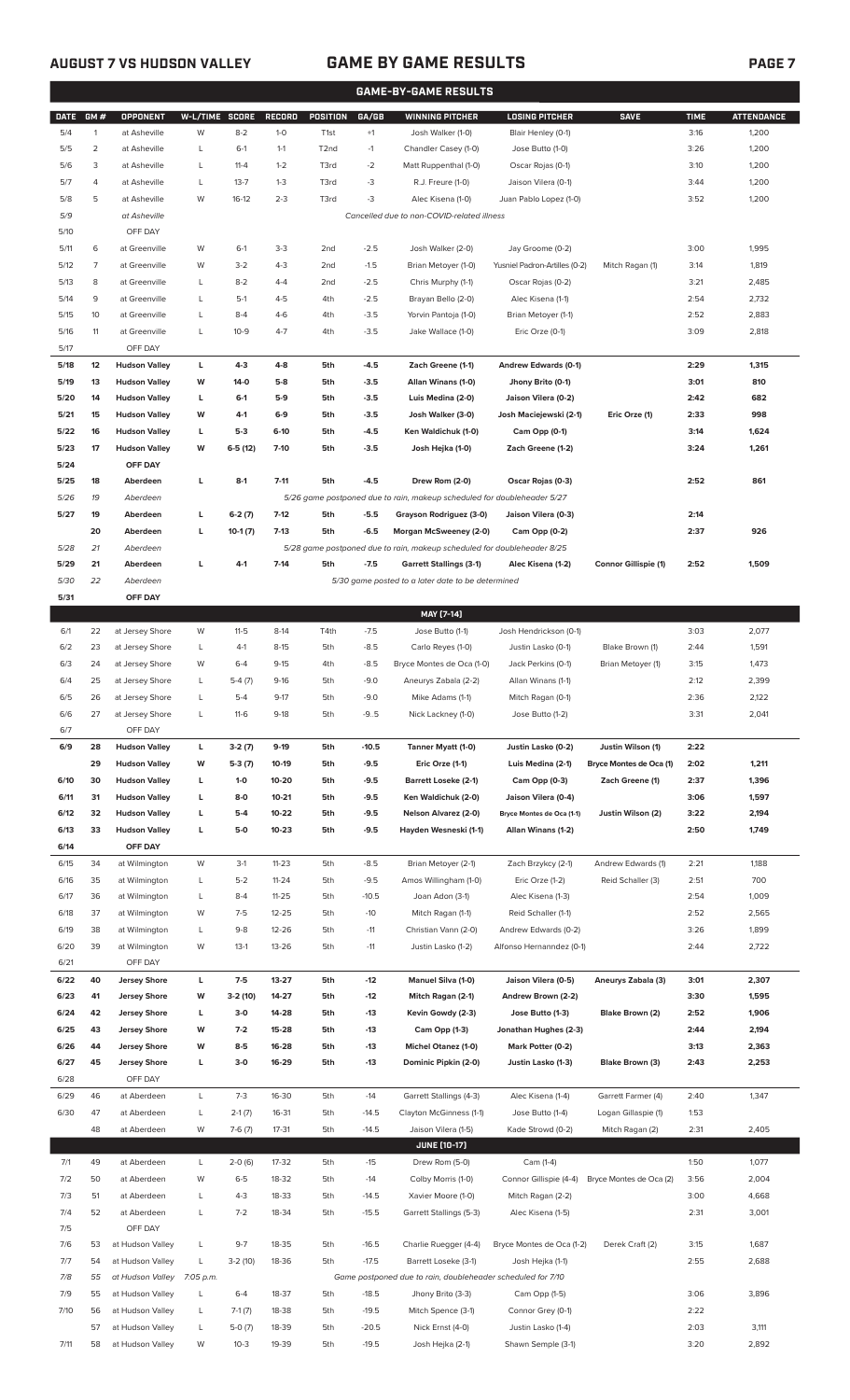## **AUGUST 7 VS HUDSON VALLEY GAME-BY-GAME PAGE 8**

|      | DATE GM # | OPPONENT                   | W-L/TIME SCORE |          | RECORD | POSITION | GA/GB   | WINNING PITCHER                                             | <b>LOSING PITCHER</b>        | <b>SAVE</b>               | <b>TIME</b> | <b>ATTENDANCE</b> |
|------|-----------|----------------------------|----------------|----------|--------|----------|---------|-------------------------------------------------------------|------------------------------|---------------------------|-------------|-------------------|
| 7/12 |           | OFF DAY                    |                |          |        |          |         |                                                             |                              |                           |             |                   |
| 7/13 | 59        | <b>Jersey Shore</b>        | W              | $1-0$    | 20-39  | 5th      | $-19.5$ | Michel Otanez (2-0)                                         | Blake Brown (0-1)            |                           | 2:34        | 2,681             |
| 7/14 | 60        | <b>Jersey Shore</b>        | L              | $3-2$    | 20-40  | 5th      | $-19.5$ | Carlo Reyes (2-1)                                           | Andrew Edwards (0-3)         |                           | 3:13        | 1,898             |
| 7/15 | 61        | <b>Jersey Shore</b>        | L              | $13-3$   | 20-41  | 5th      | $-19$   | Dominic Popkin (4-1)                                        | Cam Opp (1-6)                | Aiden Anderson (2)        | 3:24        | 1,595             |
| 7/16 | 62        | <b>Jersey Shore</b>        | W              | $6-1$    | 21-41  | 5th      | -19     | Connor Grey (1-1)                                           | Tom Sutera (0-1)             |                           | 2:50        | 1,949             |
|      |           |                            |                |          |        |          |         |                                                             |                              |                           |             |                   |
| 7/17 | 63        | <b>Jersey Shore</b>        | W              | $6-1$    | 22-41  | 5th      | -19     | Justin Lasko (2-4)                                          | Kevin Gowdy (3-5)            |                           | 2:56        | 2,422             |
| 7/18 | 64        | <b>Jersey Shore</b>        | L              | $7-1$    | 22-42  | 5th      | -20     | Carlo Reyes (3-1)                                           | Alec Kisena (1-6)            | Tyler Burch (3)           | 2:52        | 1,570             |
| 7/19 |           | OFF DAY                    |                |          |        |          |         |                                                             |                              |                           |             |                   |
| 7/20 | 65        | Wilmington                 | W              | $8-6$    | 23-42  | 5th      | $-20$   | Jaison Vilera (2-5)                                         | Evan Lee (1-3)               | Hejka                     | 3:18        | 1,086             |
| 7/21 | 66        | Wilmington                 | W              | $5-3$    | 24-42  | 5th      | -20     | <b>Willy Taveras (1-0)</b>                                  | Kyle Hinton (0-1)            | Bryce Montes de Oca (3)   | 2:53        | 1,456             |
|      |           |                            |                |          |        |          |         |                                                             |                              |                           |             |                   |
| 7/22 | 67        | Wilmington                 | W              | $10 - 2$ | 25-42  | 5th      | -20     | Justin Lasko (3-4)                                          | Alex Troop (4-4)             |                           | 3:00        | 3,430             |
| 7/23 | 68        | Wilmington                 | W              | $5-4$    | 26-42  | 5th      | -19     | J.T. Ginn (1-0)                                             | <b>Mitchell Parker (0-1)</b> |                           |             |                   |
| 7/24 | 69        | Wilmington                 | W              | $8-3$    | 27-42  | 5th      | -18     | Mitch Ragan (1-0)                                           | Joan Udon (3-4)              |                           | 3:12        | 2,924             |
| 7/25 | 70        | Wilmington                 | W              | $5-4$    | 28-42  | 5th      | -18     | Willy Taveras (2-0)                                         | Kyle Hinton (0-2)            |                           | 3:12        | 1,703             |
| 7/26 |           | OFF DAY                    |                |          |        |          |         |                                                             |                              |                           |             |                   |
| 7/27 | 71        | at Jersey Shore            | W              | $14 - 5$ | 29-42  | 5th      | $-17$   | Hunter Parsons (1-0)                                        | Jonathan Hughes (3-5)        |                           | 3:04        | 3,270             |
|      |           |                            |                |          |        |          |         |                                                             |                              |                           |             |                   |
| 7/28 | 72        | at Jersey Shore            | L              | $3-1$    | 29-43  | 5th      | $-17$   | Jhordany Mezquita (2-5)                                     | Cam Opp (1-7)                | Tyler Burch (4)           | 3:04        | 2,590             |
| 7/29 | 73        | at Jersey Shore            |                |          |        |          |         | Game postponed due to rain, doubleheader scheduled for 7/30 |                              |                           |             |                   |
| 7/30 | 73        | at Jersey Shore            | W              | $4-0(7)$ | 30-43  | 5th      | $-17.5$ | Justin Lasko (4-4)                                          | Dominic Pipkin (4-2)         | Bryce Montes de Oca (4)   | 2:20        |                   |
| 7/30 | 74        | at Jersey Shore            | L              | $3-0(7)$ | 30-44  | 5th      | $-17$   | Ethan Lindow (3-4)                                          | J.T. Ginn (1-1)              |                           | 1:46        | 5,890             |
| 7/31 | 75        | at Jersey Shore            | L              | $4 - 3$  | 30-45  | 5th      | $-18$   | Victor Vargas (1-0)                                         | Alec Kisena (1-7)            | Manuel Silva (2)          | 2:49        | 4,044             |
|      |           |                            |                |          |        |          |         |                                                             |                              |                           |             |                   |
|      |           |                            |                |          |        |          |         | <b>JULY [13-14]</b>                                         |                              |                           |             |                   |
| 8/1  | 76        | at Jersey Shore            | L              | $4 - 3$  | 30-46  | 5th      | $-19$   | Tom Sutera (2-2)                                            | Conner O'Neil (0-1)          | Blake Brown (5)           | 2:42        | 2,535             |
| 8/2  |           | OFF DAY                    |                |          |        |          |         |                                                             |                              |                           |             |                   |
| 8/3  | 77        | <b>Hudson Valley</b>       | L              | 5-0      | 30-47  | 5th      | -20     | Randy Vasquez (2-0)                                         | Jaison Vilera (2-6)          |                           | 3:01        | 1,253             |
| 8/4  | 78        | <b>Hudson Valley</b>       | L              | $3-2$    | 30-48  | 5th      | $-21$   | Mitch Spence (4-2)                                          | Cam Opp (1-8)                | Derek Craft (4)           | 2:58        | 2,611             |
|      |           |                            |                |          |        |          |         |                                                             |                              |                           |             |                   |
| 8/5  | 79        | <b>Hudson Valley</b>       | Г              | $5-3$    | 30-49  | 5th      | $-22$   | Anderson Munoz (1-0)                                        | Justin Lasko (4-5)           | <b>Carlos Espinal (1)</b> | 3:34        | 1,401             |
| 8/6  | 80        | <b>Hudson Valley</b>       | W              | $9-6$    | 31-49  | 5th      | -21     | Michel Otanez (3-0)                                         | Matt Sauer (0-1)             | <b>Willy Taveras (1)</b>  | 3:29        | 2,473             |
| 8/7  | 81        | <b>Hudson Valley</b>       | 6:00 p.m.      |          |        |          |         |                                                             |                              |                           |             |                   |
| 8/8  | 82        | <b>Hudson Valley</b>       | 4:00 p.m.      |          |        |          |         |                                                             |                              |                           |             |                   |
| 8/9  |           | OFF DAY                    |                |          |        |          |         |                                                             |                              |                           |             |                   |
|      |           |                            |                |          |        |          |         |                                                             |                              |                           |             |                   |
| 8/10 | 83        | at Wilmington              | 7:05 p.m.      |          |        |          |         |                                                             |                              |                           |             |                   |
| 8/11 | 84        | at Wilmington              | 7:05 p.m.      |          |        |          |         |                                                             |                              |                           |             |                   |
| 8/12 | 85        | at Wilmington              | 7:05 p.m.      |          |        |          |         |                                                             |                              |                           |             |                   |
| 8/13 | 86        | at Wilmington              | 7:05 p.m.      |          |        |          |         |                                                             |                              |                           |             |                   |
| 8/14 | 87        | at Wilmington              | 6:05 p.m.      |          |        |          |         |                                                             |                              |                           |             |                   |
| 8/15 | 88        | at Wilmington              | 1:05 p.m.      |          |        |          |         |                                                             |                              |                           |             |                   |
|      |           |                            |                |          |        |          |         |                                                             |                              |                           |             |                   |
| 8/16 |           | OFF DAY                    |                |          |        |          |         |                                                             |                              |                           |             |                   |
| 8/17 | 89        | at Hudson Valley           | 7:05 p.m.      |          |        |          |         |                                                             |                              |                           |             |                   |
| 8/18 | 90        | at Hudson Valley           | 7:05 p.m.      |          |        |          |         |                                                             |                              |                           |             |                   |
| 8/19 | 91        | at Hudson Valley           | 7:05 p.m.      |          |        |          |         |                                                             |                              |                           |             |                   |
| 8/20 | 92        | at Hudson Valley           | 7:05 p.m.      |          |        |          |         |                                                             |                              |                           |             |                   |
|      |           |                            |                |          |        |          |         |                                                             |                              |                           |             |                   |
| 8/21 | 93        | at Hudson Valley           | 6:05 p.m.      |          |        |          |         |                                                             |                              |                           |             |                   |
| 8/22 | 94        | at Hudson Valley           | 4:35 p.m.      |          |        |          |         |                                                             |                              |                           |             |                   |
| 8/23 |           | OFF DAY                    |                |          |        |          |         |                                                             |                              |                           |             |                   |
| 8/24 | 95        | Aberdeen                   | 7:00 p.m.      |          |        |          |         |                                                             |                              |                           |             |                   |
| 8/25 | 96        | Aberdeen                   | 5:00 p.m.      |          |        |          |         |                                                             |                              |                           |             |                   |
|      |           |                            |                |          |        |          |         |                                                             |                              |                           |             |                   |
|      | 97        | Aberdeen                   | DH             |          |        |          |         |                                                             |                              |                           |             |                   |
| 8/26 | 98        | Aberdeen                   | 7:00 p.m.      |          |        |          |         |                                                             |                              |                           |             |                   |
| 8/27 | 99        | Aberdeen                   | 7:00 p.m.      |          |        |          |         |                                                             |                              |                           |             |                   |
| 8/28 | 100       | Aberdeen                   | 6:00 p.m.      |          |        |          |         |                                                             |                              |                           |             |                   |
| 8/29 | 101       | Aberdeen                   | 4:00 p.m.      |          |        |          |         |                                                             |                              |                           |             |                   |
| 8/30 |           | OFF DAY                    |                |          |        |          |         |                                                             |                              |                           |             |                   |
|      |           |                            |                |          |        |          |         |                                                             |                              |                           |             |                   |
| 8/31 | 102       | Wilmington                 | 6:30 p.m.      |          |        |          |         |                                                             |                              |                           |             |                   |
|      |           |                            |                |          |        |          |         | AUGUST (0-4)                                                |                              |                           |             |                   |
| 9/1  | 103       | Wilmington                 | 7:00 p.m.      |          |        |          |         |                                                             |                              |                           |             |                   |
| 9/2  | 104       | Wilmington                 | 7:00 p.m.      |          |        |          |         |                                                             |                              |                           |             |                   |
| 9/3  | 105       | Wilmington                 | 7:00 p.m.      |          |        |          |         |                                                             |                              |                           |             |                   |
|      |           |                            |                |          |        |          |         |                                                             |                              |                           |             |                   |
| 9/4  | 106       | Wilmington                 | 6:00 p.m.      |          |        |          |         |                                                             |                              |                           |             |                   |
| 9/5  | 107       | Wilmington                 | 4:00 p.m.      |          |        |          |         |                                                             |                              |                           |             |                   |
| 9/6  |           | OFF DAY                    |                |          |        |          |         |                                                             |                              |                           |             |                   |
| 9/7  | 108       | at Hudson Valley           | 7:05 p.m.      |          |        |          |         |                                                             |                              |                           |             |                   |
| 9/8  | 109       | at Hudson Valley           | 7:05 p.m.      |          |        |          |         |                                                             |                              |                           |             |                   |
| 9/9  | 110       | at Hudson Valley 7:05 p.m. |                |          |        |          |         |                                                             |                              |                           |             |                   |
|      |           |                            |                |          |        |          |         |                                                             |                              |                           |             |                   |
| 9/10 | 111       | at Hudson Valley 7:05 p.m. |                |          |        |          |         |                                                             |                              |                           |             |                   |
| 9/11 | 112       | at Hudson Valley           | 6:05 p.m.      |          |        |          |         |                                                             |                              |                           |             |                   |
| 9/12 | 113       | at Hudson Valley 4:35 p.m. |                |          |        |          |         |                                                             |                              |                           |             |                   |
| 9/13 |           | OFF DAY                    |                |          |        |          |         |                                                             |                              |                           |             |                   |
| 9/14 | 114       | <b>Jersey Shore</b>        | 7:00 p.m.      |          |        |          |         |                                                             |                              |                           |             |                   |
| 9/15 | 115       | <b>Jersey Shore</b>        | 7:00 p.m.      |          |        |          |         |                                                             |                              |                           |             |                   |
|      |           |                            |                |          |        |          |         |                                                             |                              |                           |             |                   |
| 9/16 | 116       | <b>Jersey Shore</b>        | 7:00 p.m.      |          |        |          |         |                                                             |                              |                           |             |                   |
| 9/17 | 117       | <b>Jersey Shore</b>        | 7:00 p.m.      |          |        |          |         |                                                             |                              |                           |             |                   |
| 9/18 | 118       | <b>Jersey Shore</b>        | 4:00 p.m.      |          |        |          |         |                                                             |                              |                           |             |                   |
| 9/19 | 119       | <b>Jersey Shore</b>        | 1:00 p.m.      |          |        |          |         |                                                             |                              |                           |             |                   |

**SEPTEMBER (0-0)**<br>SEPTEMBER (0-0)